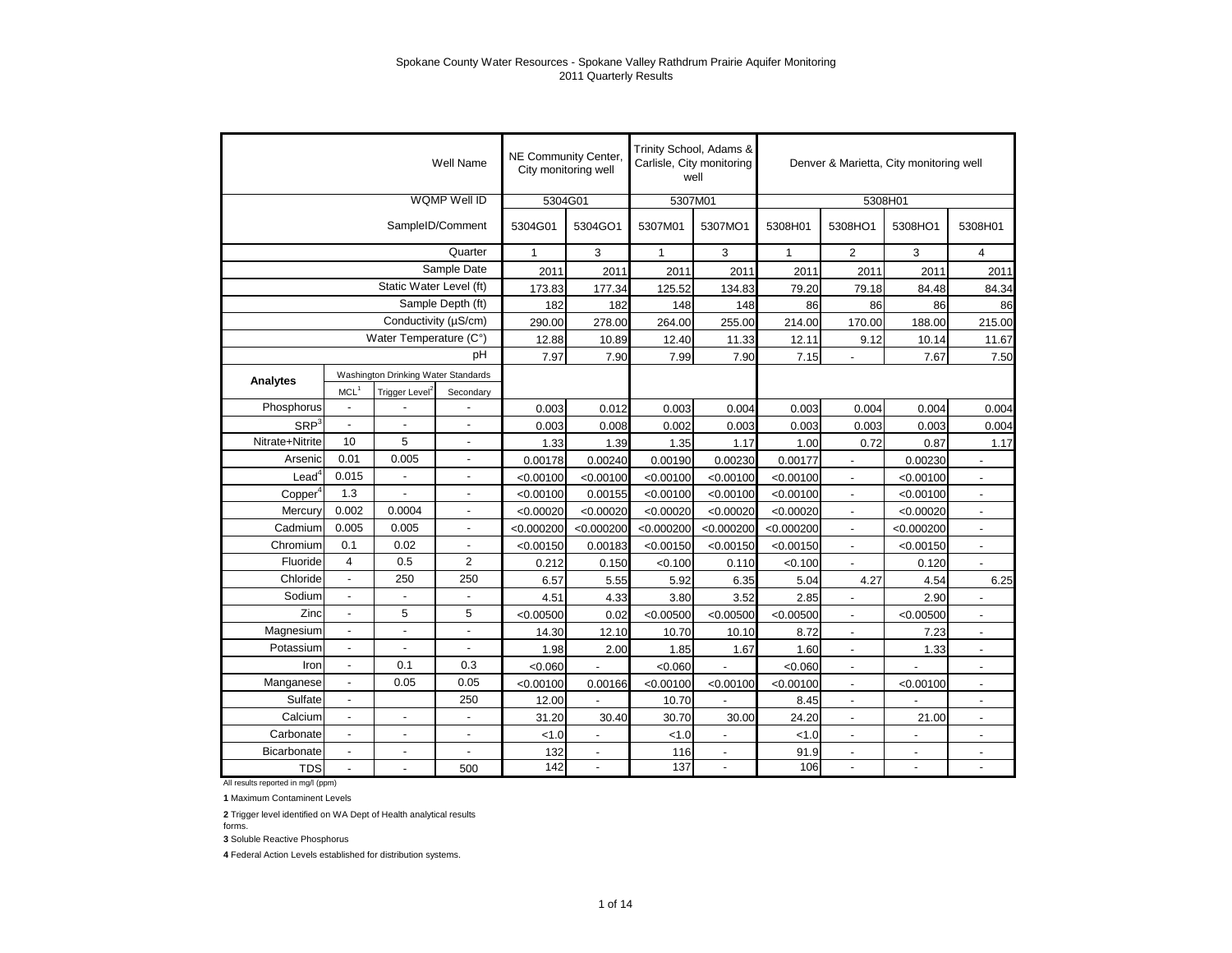|                  |                  |                                     | Well Name                |              |                          |                          | monitoring well at SCC   |                          |                          |                          |                          |              |                          | Hale's Ale Nested Site, east |                          |
|------------------|------------------|-------------------------------------|--------------------------|--------------|--------------------------|--------------------------|--------------------------|--------------------------|--------------------------|--------------------------|--------------------------|--------------|--------------------------|------------------------------|--------------------------|
|                  |                  |                                     | WQMP Well ID             |              |                          |                          |                          | 5310Q01                  |                          |                          |                          |              | 5311J05                  |                              |                          |
|                  |                  |                                     | SampleID/Comment         | 5310Q01      | 5310Q01a                 | 5310Q01                  | 5310Q01a                 | 5310Q01                  | 5310Q01a                 | 5310Q01                  | 5310Q01a                 | 5311J05      | 5311JO5                  | 5311JO5                      | 5311J05                  |
|                  |                  |                                     | Quarter                  | $\mathbf{1}$ | $\mathbf{1}$             | $\overline{2}$           | $\overline{2}$           | 3                        | 3                        | 4                        | $\overline{4}$           | $\mathbf{1}$ | 2                        | 3                            | $\overline{4}$           |
|                  |                  |                                     | Sample Date              | 2011         | 2011                     | 2011                     | 2011                     | 2011                     | 2011                     | 2011                     | 2011                     | 2011         | 2011                     | 2011                         | 2011                     |
|                  |                  | Static Water Level (ft)             |                          | 33.07        | $\blacksquare$           | 30.25                    | $\blacksquare$           | 38.70                    | $\blacksquare$           | 38.46                    | $\blacksquare$           | 60.23        | 57.71                    | 66.16                        | 65.81                    |
|                  |                  |                                     | Sample Depth (ft)        | 41           | $\blacksquare$           | 41                       | $\blacksquare$           | 41                       | $\blacksquare$           | 41                       | $\blacksquare$           | 62.8         | 63                       | 67.5                         | 67                       |
|                  |                  |                                     | Conductivity (µS/cm)     | 233.00       | $\overline{\phantom{a}}$ | 227.00                   | $\overline{\phantom{a}}$ | 229.00                   | $\overline{\phantom{a}}$ | 188                      | $\overline{\phantom{a}}$ | 336.00       | 309.00                   | 344.00                       | 302.00                   |
|                  |                  | Water Temperature (C°)              |                          | 11.70        | $\blacksquare$           | 11.37                    | $\blacksquare$           | 10.92                    | $\sim$                   | 11.24                    | $\blacksquare$           | 9.83         | 9.62                     | 9.88                         | 8.50                     |
|                  |                  |                                     | pH                       | 7.73         |                          | 7.56                     |                          | 7.99                     |                          | 7.95                     | ٠                        | 7.36         | 7.61                     | 7.78                         | 7.66                     |
| Analytes         |                  | Washington Drinking Water Standards |                          |              |                          |                          |                          |                          |                          |                          |                          |              |                          |                              |                          |
|                  | MCL <sup>1</sup> | Trigger Level <sup>2</sup>          | Secondary                |              |                          |                          |                          |                          |                          |                          |                          |              |                          |                              |                          |
| Phosphorus       | $\overline{a}$   |                                     | $\overline{a}$           | 0.003        | 0.003                    | 0.004                    | 0.004                    | 0.004                    | 0.004                    | 0.004                    | 0.004                    | 0.005        | 0.005                    | 0.008                        | 0.004                    |
| SRP <sup>3</sup> | $\overline{a}$   |                                     | $\overline{a}$           | 0.002        | 0.002                    | 0.003                    | 0.003                    | 0.003                    | 0.002                    | 0.004                    | 0.003                    | 0.003        | 0.004                    | 0.004                        | 0.004                    |
| Nitrate+Nitrite  | 10               | 5                                   |                          | 1.15         | 1.17                     | 1.32                     | 1.30                     | 0.98                     | 1.01                     | 0.92                     | 0.91                     | 2.03         | 1.81                     | 1.63                         | 1.60                     |
| Arsenic          | 0.01             | 0.005                               | $\overline{a}$           | 0.00173      | 0.00268                  |                          |                          | 0.00250                  | 0.00250                  |                          |                          | 0.00240      |                          | 0.00110                      |                          |
| Lead             | 0.015            | $\overline{a}$                      | $\overline{a}$           | < 0.00100    | < 0.00100                |                          |                          | < 0.00100                | < 0.00100                |                          |                          | < 0.00100    |                          | < 0.00100                    | $\overline{\phantom{a}}$ |
| Copper           | 1.3              | $\mathbf{r}$                        | $\overline{a}$           | < 0.00100    | < 0.00100                |                          | $\overline{\phantom{a}}$ | < 0.00100                | < 0.00100                |                          |                          | < 0.00100    |                          | < 0.00100                    | $\overline{a}$           |
| Mercury          | 0.002            | 0.0004                              | $\overline{a}$           | < 0.00020    | < 0.00020                |                          | $\overline{\phantom{a}}$ | < 0.00020                | < 0.00020                | $\overline{\phantom{a}}$ |                          | < 0.00020    |                          | < 0.00020                    | ÷,                       |
| Cadmium          | 0.005            | 0.005                               | ÷,                       | < 0.000200   | < 0.000200               |                          | $\blacksquare$           | < 0.000200               | < 0.000200               |                          |                          | < 0.000200   |                          | < 0.000200                   |                          |
| Chromium         | 0.1              | 0.02                                | ÷,                       | < 0.00150    | < 0.00150                |                          | $\blacksquare$           | < 0.00150                | < 0.00150                |                          |                          | < 0.00150    |                          | < 0.00150                    | $\blacksquare$           |
| Fluoride         | $\overline{4}$   | 0.5                                 | 2                        | < 0.100      | < 0.100                  |                          |                          | 0.100                    | 0.100                    |                          |                          | < 0.100      |                          | 0.130                        | $\overline{a}$           |
| Chloride         | $\blacksquare$   | 250                                 | 250                      | 4.39         | 4.38                     | 8.76                     | 8.73                     | 5.00                     | 5.00                     | 3.74                     | 3.68                     | 5.95         | 6.51                     | 7.31                         | 6.42                     |
| Sodium           | $\overline{a}$   |                                     | $\overline{a}$           | 2.71         | 2.74                     | $\blacksquare$           | $\blacksquare$           | 3.31                     | 3.32                     | $\blacksquare$           |                          | 4.26         |                          | 4.46                         |                          |
| Zinc             | $\overline{a}$   | 5                                   | 5                        | < 0.00500    | < 0.00500                |                          | $\overline{a}$           | < 0.00500                | < 0.00500                |                          |                          | < 0.00500    |                          | < 0.00500                    | $\blacksquare$           |
| Magnesium        |                  | ÷.                                  | $\overline{a}$           | 9.53         | 9.42                     | $\blacksquare$           | $\blacksquare$           | 9.02                     | 9.04                     | $\blacksquare$           |                          | 16.80        | $\overline{\phantom{a}}$ | 16.40                        | $\blacksquare$           |
| Potassium        |                  |                                     | $\overline{a}$           | 1.64         | 1.68                     |                          | $\blacksquare$           | 1.58                     | 1.58                     |                          |                          | 2.13         | $\sim$                   | 2.16                         | ÷,                       |
| Iron             | $\overline{a}$   | 0.1                                 | 0.3                      | 0.110        | 0.129                    | $\blacksquare$           | $\blacksquare$           |                          |                          | $\blacksquare$           |                          | < 0.060      | $\overline{\phantom{a}}$ |                              | $\overline{\phantom{a}}$ |
| Manganese        |                  | 0.05                                | 0.05                     | 0.00743      | 0.01140                  | $\blacksquare$           | $\blacksquare$           | 0.00272                  | < 0.00100                | $\blacksquare$           |                          | < 0.00100    | $\overline{\phantom{a}}$ | < 0.00100                    | $\blacksquare$           |
| Sulfate          | $\blacksquare$   |                                     | 250                      | 9.13         | 9.13                     | $\blacksquare$           | $\blacksquare$           |                          |                          | $\blacksquare$           | $\blacksquare$           | 14.60        | $\overline{\phantom{a}}$ |                              | $\blacksquare$           |
| Calcium          |                  | $\overline{\phantom{a}}$            | $\overline{\phantom{a}}$ | 27.30        | 27.10                    | $\blacksquare$           | $\overline{\phantom{a}}$ | 27.10                    | 27.40                    | $\overline{\phantom{a}}$ | $\overline{\phantom{a}}$ | 36.90        | $\overline{\phantom{a}}$ | 38.60                        | $\blacksquare$           |
| Carbonate        |                  | $\blacksquare$                      | $\blacksquare$           | < 1.0        | < 1.0                    | $\overline{\phantom{a}}$ | $\overline{\phantom{a}}$ | $\overline{\phantom{a}}$ | $\blacksquare$           | $\overline{\phantom{a}}$ | $\blacksquare$           | < 1.0        | $\overline{\phantom{a}}$ |                              | $\overline{\phantom{a}}$ |
| Bicarbonate      |                  | $\blacksquare$                      | $\sim$                   | 102          | 103                      | $\overline{\phantom{a}}$ | $\overline{\phantom{a}}$ | $\overline{\phantom{a}}$ | $\overline{\phantom{a}}$ | $\overline{\phantom{a}}$ | $\blacksquare$           | 152          | $\overline{\phantom{a}}$ | $\overline{\phantom{a}}$     | $\overline{\phantom{a}}$ |
| <b>TDS</b>       |                  |                                     | 500                      | 118          | 119                      |                          |                          |                          |                          |                          |                          | 189          |                          |                              |                          |

All results reported in mg/l (ppm)

**1** Maximum Contaminent Levels

**2** Trigger level identified on WA Dept of Health analytical results forms.

**3** Soluble Reactive Phosphorus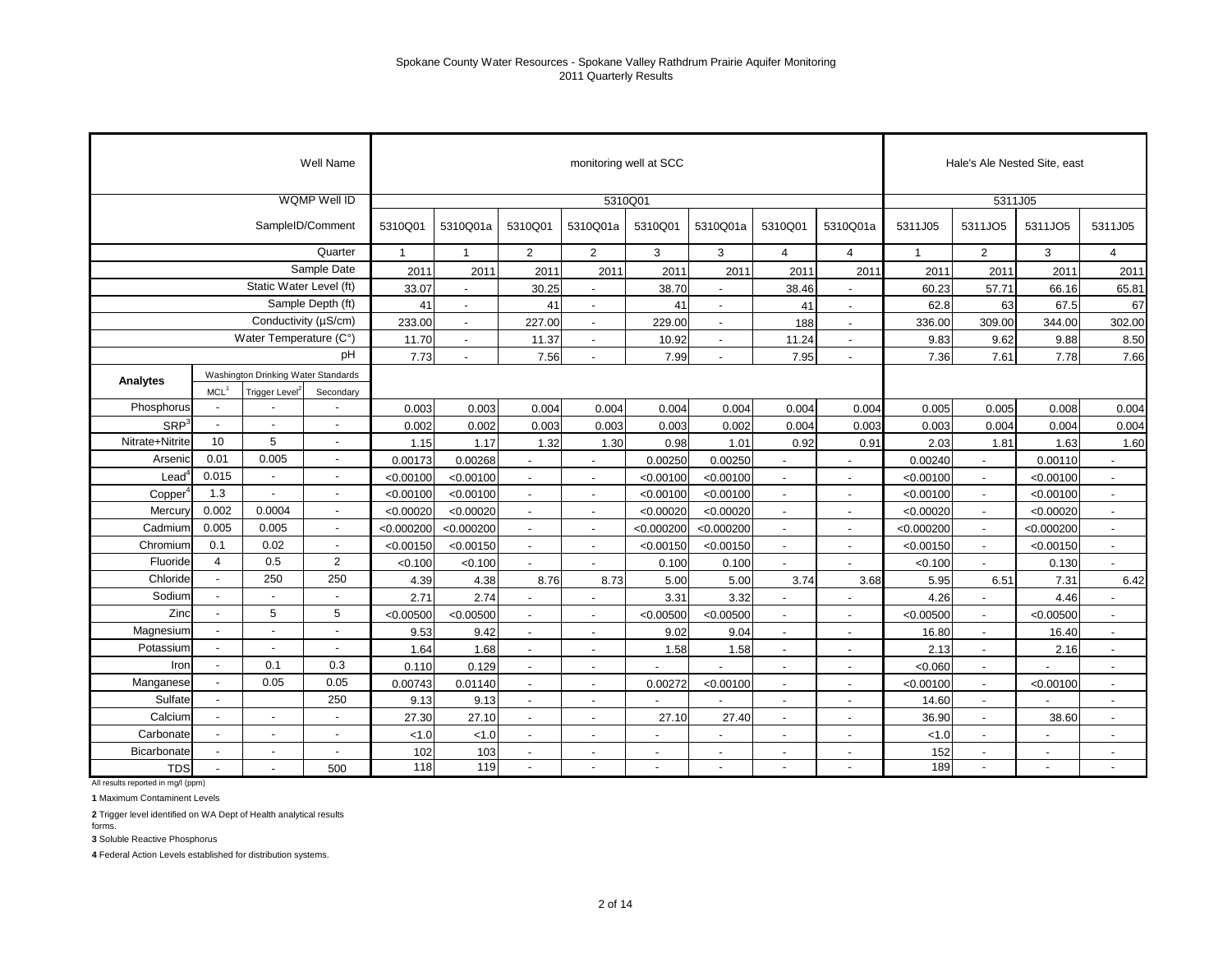|                     |                          |                                     | Well Name                | Hale's Ale Nested Site,<br>mid |                          |              | Felts Field City monitoring well |            |              |                          | Olive & Fiske monitoring well |                          |              | Third & Havana Nested Site, east |            |                          |
|---------------------|--------------------------|-------------------------------------|--------------------------|--------------------------------|--------------------------|--------------|----------------------------------|------------|--------------|--------------------------|-------------------------------|--------------------------|--------------|----------------------------------|------------|--------------------------|
|                     |                          |                                     | WQMP Well ID             | 5311J07                        |                          |              | 5312C01                          |            |              | 5315L01                  |                               |                          |              | 5322A01                          |            |                          |
|                     |                          | SampleID/Comment                    |                          | 5311J07                        | 5311JO7                  | 5312C01      | 5312CO1                          | 5312CO1    | 5315L01      | 5315LO1                  | 5315LO1                       | 5315L01                  | 5322A01      | 5322AO1                          | 5322AO1    | 5322A01                  |
|                     |                          |                                     | Quarter                  | $\mathbf{1}$                   | 3                        | $\mathbf{1}$ | $\overline{2}$                   | 3          | $\mathbf{1}$ | $\overline{2}$           | 3                             | $\overline{4}$           | $\mathbf{1}$ | $\overline{2}$                   | 3          | $\overline{4}$           |
|                     |                          |                                     | Sample Date              | 2011                           | 2011                     | 2011         | 2011                             | 2011       | 2011         | 2011                     | 2011                          | 2011                     | 2011         | 2011                             | 2011       | 2011                     |
|                     |                          | Static Water Level (ft)             |                          | 60.27                          | 66.21                    | 56.36        | 54.99                            | 61.13      | 62.81        | 61.22                    | 68.09                         | 68.20                    | 44.78        | 43.48                            | 50.41      | 50.62                    |
|                     |                          |                                     | Sample Depth (ft)        | 105.1                          | 105.5                    | 68           | 68                               | 68         | 68           | 68                       | 69                            | 69.5                     | 47           | 47.5                             | 51.5       | 51.5                     |
|                     |                          | Conductivity (µS/cm)                |                          | 333.00                         | 343.00                   | 227.00       | 181.00                           | 192.00     | 261.00       | 233.00                   | 242.00                        | 205.00                   | 284.00       | 250.00                           | 275.00     | 239.00                   |
|                     |                          | Water Temperature (C°)              |                          | 9.43                           | 8.93                     | 10.87        | 12.70                            | 12.88      | 11.59        | 11.97                    | 10.91                         | 9.82                     | 11.20        | 11.57                            | 11.33      | 10.39                    |
|                     |                          |                                     | pH                       | 7.54                           | 7.74                     | 7.61         |                                  | 8.13       | 7.70         | 7.63                     | 7.99                          | 7.87                     | 7.56         |                                  | 7.84       | 7.67                     |
| Analytes            |                          | Washington Drinking Water Standards |                          |                                |                          |              |                                  |            |              |                          |                               |                          |              |                                  |            |                          |
|                     | MCL <sup>1</sup>         | Trigger Level <sup>2</sup>          | Secondary                |                                |                          |              |                                  |            |              |                          |                               |                          |              |                                  |            |                          |
| Phosphorus          | $\overline{\phantom{a}}$ |                                     |                          | 0.004                          | 0.007                    | 0.028        |                                  | 0.021      | 0.005        | 0.005                    | 0.005                         | 0.004                    | 0.012        | 0.013                            | 0.010      | 0.011                    |
| SRP <sup>3</sup>    | $\blacksquare$           |                                     | $\overline{a}$           | 0.002                          | 0.004                    | 0.013        |                                  | 0.016      | 0.004        | 0.005                    | 0.003                         | 0.004                    | 0.011        | 0.012                            | 0.008      | 0.010                    |
| Nitrate+Nitrite     | 10                       | $\overline{5}$                      | $\blacksquare$           | 1.78                           | 1.78                     | 1.30         |                                  | 1.00       | 1.30         | 1.15                     | 0.97                          | 0.99                     | 1.79         | 1.58                             | 1.40       | 1.47                     |
| Arsenic             | 0.01                     | 0.005                               | $\blacksquare$           | 0.00209                        | 0.00110                  | 0.00483      | 0.00740                          | 0.00290    | 0.00169      |                          | 0.00230                       |                          | 0.00225      |                                  | 0.00230    |                          |
| Lead                | 0.015                    |                                     | $\blacksquare$           | < 0.00100                      | < 0.00100                | < 0.00100    | < 0.00100                        | < 0.00100  | < 0.00100    |                          | < 0.00100                     |                          | < 0.00100    |                                  | < 0.00100  |                          |
| Copper <sup>®</sup> | 1.3                      | $\blacksquare$                      | $\blacksquare$           | < 0.00100                      | < 0.00100                | 0.00291      | 0.00126                          | < 0.00100  | < 0.00100    |                          | < 0.00100                     |                          | < 0.00100    |                                  | < 0.00100  |                          |
| Mercury             | 0.002                    | 0.0004                              | $\blacksquare$           | < 0.00020                      | < 0.00020                | < 0.00020    | < 0.00020                        | < 0.00020  | < 0.00020    |                          | < 0.00020                     |                          | < 0.00020    |                                  | < 0.00020  |                          |
| Cadmium             | 0.005                    | 0.005                               | $\overline{a}$           | < 0.000200                     | < 0.000200               | < 0.000200   | < 0.000200                       | < 0.000200 | < 0.000200   |                          | < 0.000200                    |                          | < 0.000200   |                                  | < 0.000200 |                          |
| Chromium            | 0.1                      | 0.02                                | $\blacksquare$           | < 0.00150                      | < 0.00150                | < 0.00150    |                                  | < 0.00150  | < 0.00150    |                          | < 0.00150                     |                          | < 0.00150    |                                  | < 0.00150  |                          |
| Fluoride            | $\overline{4}$           | 0.5                                 | 2                        | < 0.100                        | 0.130                    | < 0.100      |                                  | 0.110      | < 0.100      |                          | 0.110                         |                          | < 0.100      |                                  | 0.110      |                          |
| Chloride            | $\overline{\phantom{a}}$ | 250                                 | 250                      | 5.61                           | 7.04                     | 2.80         | $\overline{\phantom{a}}$         | 3.45       | 9.34         | 9.44                     | 6.41                          | 3.92                     | 9.99         | 7.58                             | 6.65       | 6.02                     |
| Sodium              | $\overline{\phantom{a}}$ | $\overline{\phantom{a}}$            | $\blacksquare$           | 4.05                           | 4.43                     | 3.34         | $\overline{a}$                   | 2.98       | 3.34         |                          | 3.09                          |                          | 5.56         |                                  | 4.21       |                          |
| Zinc                | $\blacksquare$           | 5                                   | 5                        | < 0.00500                      | < 0.00500                | < 0.00500    | < 0.00500                        | < 0.00500  | < 0.00500    |                          | < 0.00500                     |                          | 0.01         |                                  | < 0.00500  |                          |
| Magnesium           |                          | $\overline{a}$                      | $\overline{\phantom{a}}$ | 16.50                          | 17.00                    | 8.00         |                                  | 6.16       | 10.60        |                          | 9.38                          |                          | 10.80        |                                  | 10.20      | $\sim$                   |
| Potassium           | $\overline{a}$           | $\overline{a}$                      | $\overline{a}$           | 2.08                           | 2.15                     | 1.56         |                                  | 1.41       | 1.79         |                          | 1.63                          | $\overline{a}$           | 2.01         |                                  | 1.85       | $\sim$                   |
| Iron                | $\overline{a}$           | 0.1                                 | 0.3                      | <0.060                         | $\overline{a}$           | < 0.060      | $\sim$                           |            | < 0.060      |                          |                               |                          | < 0.060      |                                  |            | $\overline{\phantom{a}}$ |
| Manganese           | $\overline{a}$           | 0.05                                | 0.05                     | < 0.00100                      | < 0.00100                | < 0.00100    | $\sim$                           | < 0.00100  | < 0.00100    | $\overline{a}$           | < 0.00100                     | $\overline{a}$           | < 0.00100    |                                  | < 0.00100  | $\overline{a}$           |
| Sulfate             | ÷,                       |                                     | 250                      | 14.60                          |                          | 9.62         |                                  |            | 10.20        |                          |                               | $\blacksquare$           | 10.10        |                                  |            | $\sim$                   |
| Calcium             | $\overline{a}$           | $\overline{a}$                      | $\overline{a}$           | 35.70                          | 38.80                    | 29.20        | $\overline{a}$                   | 23.70      | 30.00        | $\overline{\phantom{a}}$ | 27.30                         | $\overline{a}$           | 33.40        | $\overline{a}$                   | 32.00      | $\overline{a}$           |
| Carbonate           | $\overline{\phantom{a}}$ | $\blacksquare$                      | $\overline{a}$           | < 1.0                          |                          | < 1.0        | $\blacksquare$                   |            | < 1.0        | $\blacksquare$           |                               | $\blacksquare$           | 1.0          |                                  |            | $\blacksquare$           |
| Bicarbonate         | ÷,                       | $\blacksquare$                      | $\sim$                   | 148                            | $\overline{\phantom{a}}$ | 102          | $\blacksquare$                   |            | 106          | $\blacksquare$           |                               | $\overline{\phantom{a}}$ | 117          | $\blacksquare$                   |            | $\blacksquare$           |
| <b>TDS</b>          | $\overline{a}$           | $\overline{a}$                      | 500                      | 166                            |                          | 152          |                                  |            | 132          |                          |                               |                          | 148          |                                  |            |                          |

All results reported in mg/l (ppm)

**1** Maximum Contaminent Levels

**2** Trigger level identified on WA Dept of Health analytical results forms.

**3** Soluble Reactive Phosphorus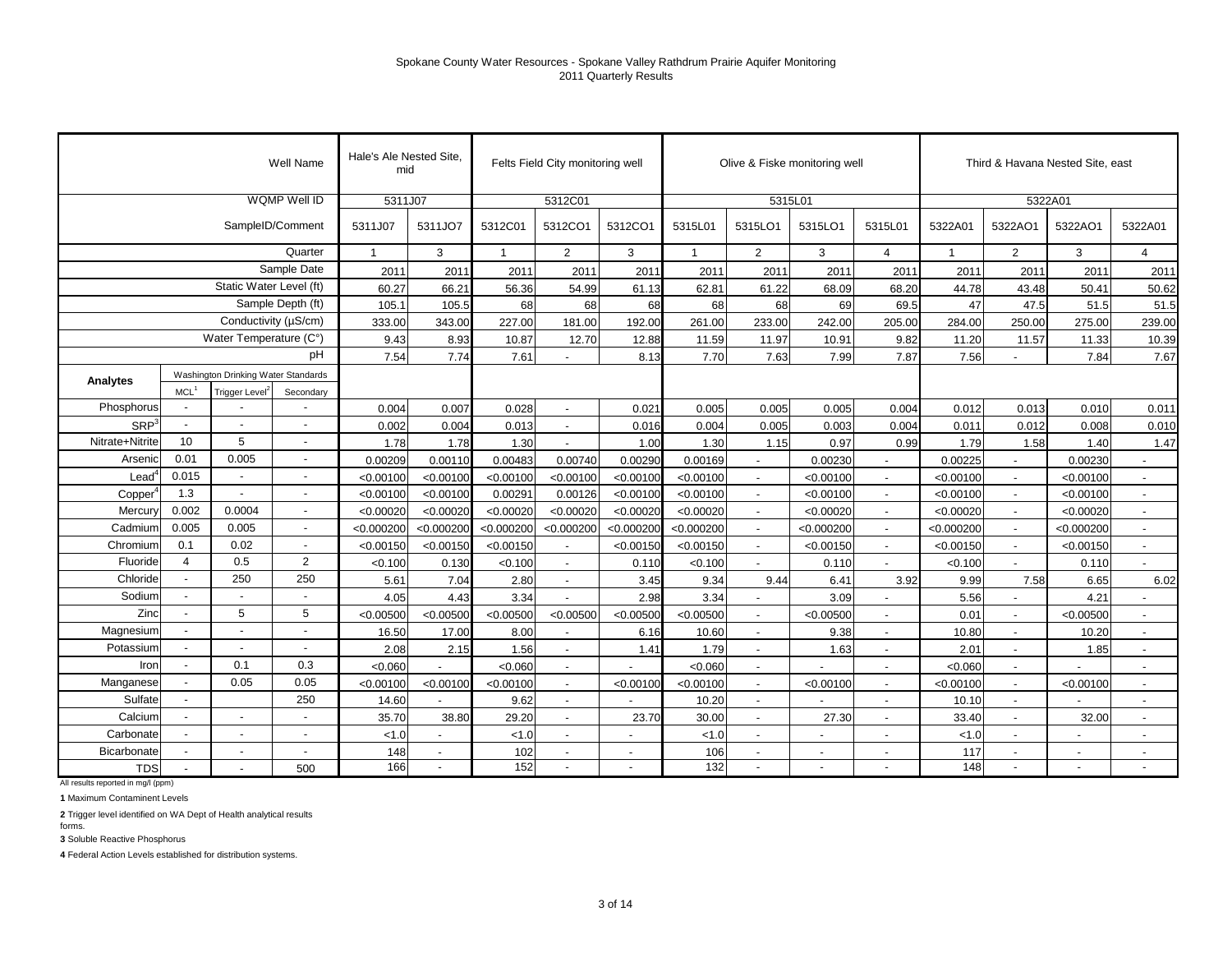|                   |                          |                                     | Well Name                |              | Third & Havana Nested<br>Site, mid | monitoring well | <b>Plantes Ferry Park</b> | monitoring well<br>Frederick & Bowdish |                          |                         |                |                          | Sullivan Park South, monitoring well |            |            |                          |                          |
|-------------------|--------------------------|-------------------------------------|--------------------------|--------------|------------------------------------|-----------------|---------------------------|----------------------------------------|--------------------------|-------------------------|----------------|--------------------------|--------------------------------------|------------|------------|--------------------------|--------------------------|
|                   |                          |                                     | WQMP Well ID             |              | 5322A03                            | 5404A01         |                           | 5409C02                                |                          |                         |                |                          |                                      | 5411R03    |            |                          |                          |
|                   |                          |                                     | SampleID/Comment         | 5322A03      | 5322AO3                            | 5404A01         | 5404A01                   | 5409C02                                | 5409C02                  | 5411R03                 | 5411R03a       | 5411R03                  | 5411R03a                             | 5411R03    | 5411R03a   | 5411R03                  | 5411R03a                 |
|                   |                          |                                     | Quarter                  | $\mathbf{1}$ | 3                                  | $\overline{1}$  | 3                         | $\mathbf{1}$                           | 3                        | $\overline{\mathbf{1}}$ | $\overline{1}$ | $\overline{2}$           | $\overline{2}$                       | 3          | 3          | $\overline{4}$           | $\overline{4}$           |
|                   |                          |                                     | Sample Date              | 2011         | 201'                               | 2011            | 201'                      | 2011                                   | 2011                     | 2011                    | 2011           | 2011                     | 2011                                 | 2011       | 2011       | 2011                     | 2011                     |
|                   |                          | Static Water Level (ft)             |                          | 44.72        | 50.37                              | 44.75           | 46.49                     | 86.45                                  | 89.69                    | 26.41                   |                | 23.51                    |                                      | 33.00      |            | 32.35                    |                          |
|                   |                          |                                     | Sample Depth (ft)        | 90           | 90                                 | 109             | 104.5                     | 87.5                                   | 91                       | 27.5                    |                | 27.3                     |                                      | 34         |            | 33.5                     | $\overline{\phantom{a}}$ |
|                   |                          | Conductivity (µS/cm)                |                          | 284.00       | 279.00                             | 311.00          | 313.00                    | 295.00                                 | 287.00                   | 238.00                  |                | 217.00                   |                                      | 274.00     |            | 244.00                   |                          |
|                   |                          | Water Temperature (C°)              |                          | 11.59        | 10.82                              | 10.75           | 10.87                     | 10.79                                  | 8.78                     | 8.53                    |                | 9.87                     | $\overline{\phantom{a}}$             | 10.41      |            | 8.24                     | $\overline{\phantom{a}}$ |
|                   |                          |                                     | рH                       | 8.41         | 7.97                               | 6.85            | 6.63                      | 7.39                                   | 7.70                     | 7.31                    |                | 6.36                     | $\sim$                               | 7.80       | $\sim$     | 7.71                     | $\blacksquare$           |
| Analytes          |                          | Washington Drinking Water Standards |                          |              |                                    |                 |                           |                                        |                          |                         |                |                          |                                      |            |            |                          |                          |
|                   | MCL <sup>1</sup>         | Trigger Level <sup>2</sup>          | Secondary                |              |                                    |                 |                           |                                        |                          |                         |                |                          |                                      |            |            |                          |                          |
| Phosphorus        | $\blacksquare$           |                                     |                          | 0.007        | 0.011                              | 0.283           | 0.231                     | 0.005                                  | 0.012                    | 0.003                   | 0.003          | 0.004                    | 0.004                                | 0.007      | 0.006      | 0.005                    | 0.003                    |
| SRP <sup>3</sup>  | $\sim$                   |                                     |                          | 0.007        | 0.007                              | 0.044           | 0.052                     | 0.004                                  | 0.006                    |                         | 0.003          | 0.004                    | 0.004                                | 0.004      | 0.004      | 0.004                    | 0.003                    |
| Nitrate+Nitrite   | 10                       | 5                                   |                          | 1.68         | 1.67                               | < 0.05          | < 0.05                    | 1.85                                   | 1.45                     | 1.150                   | 1.180          | 0.965                    | 0.931                                | 1.190      | 1.090      | 1.44                     | 1.39                     |
| Arsenic           | 0.01                     | 0.005                               |                          | 0.00191      | 0.00240                            | < 0.001         | < 0.001                   | 0.00321                                | 0.00440                  | 0.00228                 | 0.00230        |                          |                                      | 0.00280    | 0.00240    |                          |                          |
| Lead <sup>®</sup> | 0.015                    | $\blacksquare$                      |                          | < 0.00100    | < 0.00100                          | < 0.00100       | < 0.00100                 | < 0.00100                              | < 0.00100                | < 0.00100               | < 0.00100      | $\overline{a}$           |                                      | < 0.00100  | < 0.00100  | $\sim$                   | $\overline{\phantom{a}}$ |
| $Copper^4$        | 1.3                      |                                     |                          | < 0.00100    | < 0.00100                          | < 0.00100       | < 0.00100                 | < 0.00100                              | < 0.00100                | < 0.00100               | < 0.00100      | $\overline{a}$           | $\overline{\phantom{a}}$             | < 0.00100  | < 0.00100  | $\overline{\phantom{a}}$ | $\blacksquare$           |
| Mercury           | 0.002                    | 0.0004                              | $\sim$                   | < 0.00020    | < 0.00020                          | < 0.00020       | < 0.00020                 | < 0.00020                              | < 0.00020                | < 0.00020               | < 0.00020      | $\overline{\phantom{a}}$ | $\sim$                               | < 0.00020  | < 0.00020  | $\overline{\phantom{a}}$ | $\overline{\phantom{a}}$ |
| Cadmium           | 0.005                    | 0.005                               | $\overline{\phantom{a}}$ | < 0.000200   | < 0.000200                         | < 0.000200      | < 0.000200                | < 0.000200                             | < 0.000200               | < 0.000200              | < 0.000200     | $\overline{\phantom{a}}$ | $\blacksquare$                       | < 0.000200 | < 0.000200 | $\overline{\phantom{a}}$ | $\overline{\phantom{a}}$ |
| Chromium          | 0.1                      | 0.02                                |                          | < 0.00150    | < 0.00150                          | < 0.00150       | < 0.00150                 | < 0.00150                              | < 0.00150                | < 0.00150               | < 0.00150      | $\blacksquare$           | $\sim$                               | < 0.00150  | < 0.00150  | $\overline{\phantom{a}}$ | $\blacksquare$           |
| Fluoride          | $\overline{4}$           | 0.5                                 | 2                        | < 0.100      | 0.110                              | 0.392           | 0.320                     | < 0.100                                | 0.130                    | < 0.100                 | < 0.100        |                          | $\overline{\phantom{a}}$             | 0.130      | 0.120      | $\overline{a}$           |                          |
| Chloride          | $\overline{\phantom{a}}$ | 250                                 | 250                      | 10.20        | 7.11                               | 2.17            | 2.42                      | 3.92                                   | 3.64                     | 3.08                    | 3.10           | 2.74                     | 2.98                                 | 2.74       | 2.74       | 2.33                     | 2.40                     |
| Sodium            |                          |                                     |                          | 5.12         | 4.51                               | 11.10           | 10.40                     | 3.88                                   | 3.57                     | 3.29                    | 3.38           |                          | $\overline{\phantom{a}}$             | 3.16       | 3.23       | $\overline{\phantom{a}}$ |                          |
| Zinc              | $\overline{\phantom{a}}$ | 5                                   | 5                        | < 0.00500    | < 0.00500                          | < 0.00500       | < 0.00500                 | < 0.00500                              | < 0.00500                | < 0.00500               | < 0.00500      | $\overline{a}$           | $\overline{a}$                       | < 0.00500  | < 0.00500  | $\sim$                   | $\overline{\phantom{a}}$ |
| Magnesium         | $\blacksquare$           | $\overline{\phantom{a}}$            |                          | 11.00        | 10.60                              | 13.90           | 12.90                     | 13.40                                  | 12.40                    | 11.70                   | 12.00          | $\overline{a}$           | $\sim$                               | 12.40      | 12.60      | $\overline{\phantom{a}}$ | $\blacksquare$           |
| Potassium         |                          |                                     |                          | 1.96         | 1.91                               | 5.40            | 5.45                      | 1.98                                   | 1.81                     | 1.60                    | 1.67           | $\overline{a}$           | $\sim$                               | 1.77       | 1.80       | $\sim$                   | $\blacksquare$           |
| Iron              | $\sim$                   | 0.1                                 | 0.3                      | <0.060       |                                    | 5.940           | $\blacksquare$            | 0.241                                  |                          | <0.060                  | < 0.060        | $\blacksquare$           | $\sim$                               |            |            | $\overline{\phantom{a}}$ | $\blacksquare$           |
| Manganese         | $\blacksquare$           | 0.05                                | 0.05                     | < 0.00100    | < 0.00100                          | 0.34500         | 0.36400                   | 0.00953                                | 0.01150                  | < 0.00100               | < 0.00100      |                          | $\overline{\phantom{a}}$             | < 0.00100  | < 0.00100  | $\blacksquare$           | $\overline{\phantom{a}}$ |
| Sulfate           | $\overline{\phantom{a}}$ |                                     | 250                      | 9.79         |                                    | 22.10           |                           | 11.40                                  |                          | 11.50                   | 11.50          | $\blacksquare$           | $\blacksquare$                       |            |            | $\sim$                   | $\blacksquare$           |
| Calcium           | $\blacksquare$           |                                     |                          | 32.90        | 32.80                              | 26.70           | 26.90                     | 35.10                                  | 35.10                    | 27.00                   | 27.90          | $\blacksquare$           | $\overline{\phantom{a}}$             | 30.30      | 30.80      | $\sim$                   | $\blacksquare$           |
| Carbonate         | ÷.                       | $\overline{a}$                      | $\sim$                   | < 1.0        | $\blacksquare$                     | < 1.0           | $\overline{\phantom{a}}$  | < 1.0                                  | $\sim$                   | < 1.0                   | < 1.0          | $\blacksquare$           | $\sim$                               |            |            | $\blacksquare$           | $\blacksquare$           |
| Bicarbonate       | $\overline{a}$           |                                     |                          | 117          |                                    | 136             | $\overline{\phantom{a}}$  | 134                                    | $\overline{\phantom{a}}$ | 106                     | 108            | $\overline{a}$           |                                      |            |            |                          |                          |
| <b>TDS</b>        | $\overline{a}$           |                                     | 500                      | 146          | $\blacksquare$                     | 219             | $\blacksquare$            | 166                                    | $\overline{a}$           | 130                     | 137            | ÷,                       |                                      |            |            | $\overline{a}$           |                          |

All results reported in mg/l (ppm)

**1** Maximum Contaminent Levels

**2** Trigger level identified on WA Dept of Health analytical results forms.

**3** Soluble Reactive Phosphorus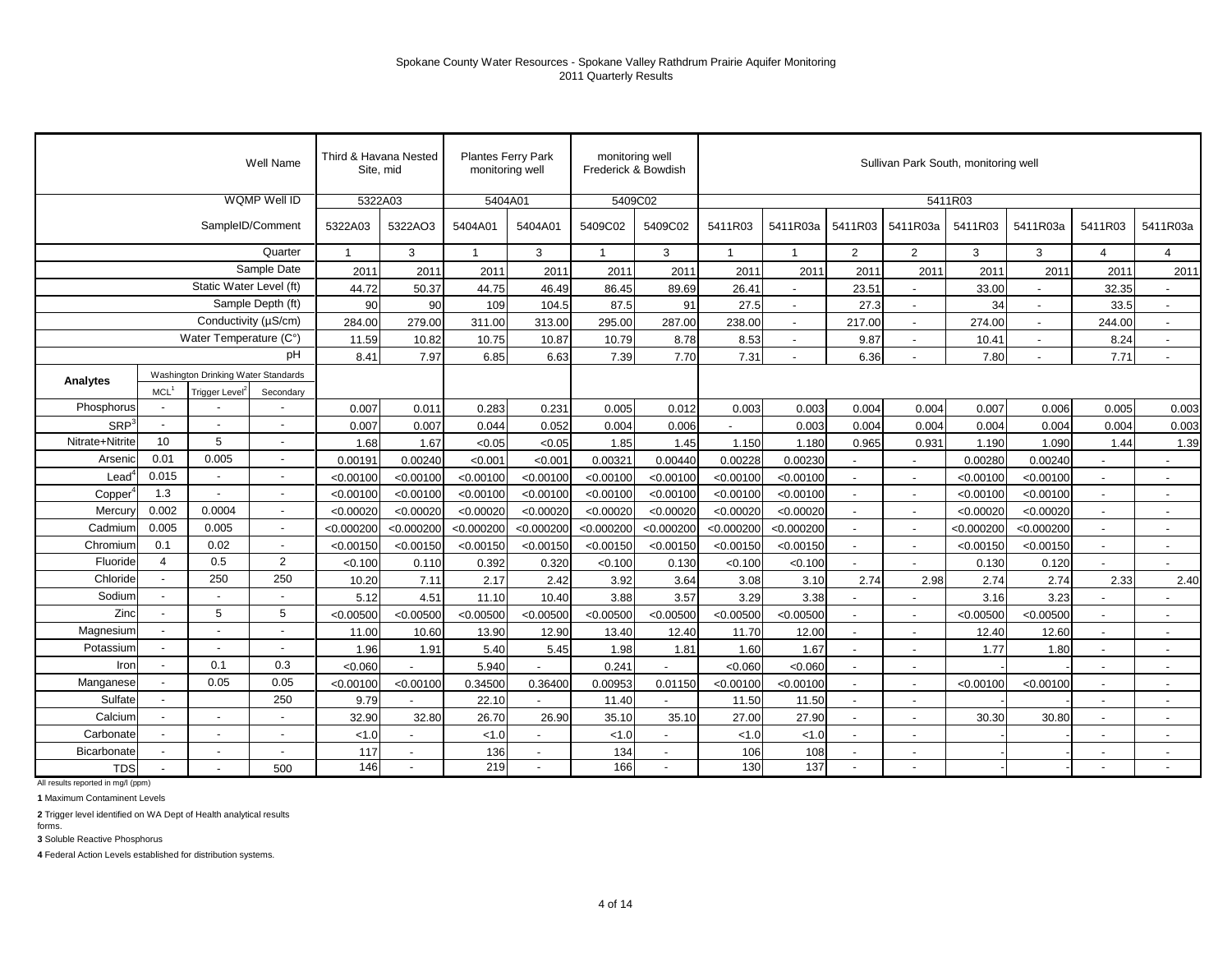|                     |                          |                                     | Well Name                |              |                          |            | Sullivan Road and Centennial Trail, monitoring well |             |                          | Trent & Barker Road, monitoring well |                          |                |                          | Euclid & Barker monitoring well at CID5 |                |                          |
|---------------------|--------------------------|-------------------------------------|--------------------------|--------------|--------------------------|------------|-----------------------------------------------------|-------------|--------------------------|--------------------------------------|--------------------------|----------------|--------------------------|-----------------------------------------|----------------|--------------------------|
|                     |                          |                                     | WQMP Well ID             |              |                          | 5411R04    |                                                     |             |                          | 5505D01                              |                          |                |                          | 5507A04                                 |                |                          |
|                     |                          |                                     | SampleID/Comment         | 5411R04      | 5411R04                  | 5411R04    | 5411R04                                             | 5505D01     | 5505D01                  | 5505D01                              | 5505D01                  | 5507A04        | 5507A04                  | 5507A04a                                | 5507A04        | 5507A04                  |
|                     |                          |                                     | Quarter                  | $\mathbf{1}$ | $\overline{2}$           | 3          | $\overline{4}$                                      | $\mathbf 1$ | $\overline{2}$           | 3                                    | $\overline{4}$           | $\overline{1}$ | $\overline{2}$           | $\overline{2}$                          | 3              | $\overline{4}$           |
|                     |                          |                                     | Sample Date              | 2011         | 2011                     | 2011       | 2011                                                | 2011        | 2011                     | 2011                                 | 2011                     | 2011           | 2011                     | 2011                                    | 2011           | 2011                     |
|                     |                          | Static Water Level (ft)             |                          | 48.31        | 45.97                    | 53.68      | 53.81                                               | 86.94       | 86.05                    | 89.06                                | 90.62                    | 63.98          | 62.98                    |                                         | 66.45          | 67.95                    |
|                     |                          |                                     | Sample Depth (ft)        | 49.5         | 48                       | 55         | 55                                                  | 88          | 87.5                     | 90                                   | 91.5                     | 65             | 69.5                     | $\blacksquare$                          | 70             | 69                       |
|                     |                          | Conductivity (µS/cm)                |                          | 167.00       | 176.00                   | 235.00     | 232.00                                              | 378.00      | 352.00                   | 300.00                               | 304.00                   | 367.00         | 328.00                   |                                         | 362.00         | 326.00                   |
|                     |                          | Water Temperature (C°)              |                          | 8.10         | 9.23                     | 9.65       | 8.28                                                | 10.13       | 10.45                    | 10.57                                | 8.53                     | 9.58           | 9.31                     |                                         | 9.67           | 7.25                     |
|                     |                          |                                     | pH                       | 7.57         | 6.51                     | 7.75       | 7.66                                                | 7.28        |                          | 7.79                                 | 7.62                     | 7.24           |                          |                                         | 7.70           | 7.46                     |
| <b>Analytes</b>     |                          | Washington Drinking Water Standards |                          |              |                          |            |                                                     |             |                          |                                      |                          |                |                          |                                         |                |                          |
|                     | MCL <sup>1</sup>         | <b>Trigger Level</b>                | Secondary                |              |                          |            |                                                     |             |                          |                                      |                          |                |                          |                                         |                |                          |
| Phosphorus          | $\blacksquare$           |                                     |                          | 0.003        | 0.006                    | 0.009      | 0.004                                               | 0.011       | 0.012                    | 0.013                                | 0.011                    | 0.004          | 0.002                    | 0.002                                   | 0.005          | 0.002                    |
| SRP <sup>3</sup>    | $\blacksquare$           |                                     |                          | 0.002        | 0.004                    | 0.004      | 0.004                                               | 0.011       | 0.012                    | 0.011                                | 0.010                    | 0.001          | 0.002                    | 0.001                                   | 0.002          | 0.002                    |
| Nitrate+Nitrite     | 10                       | 5                                   | $\blacksquare$           | 0.798        | 0.792                    | 1.01       | 1.14                                                | 3.64        | 3.68                     | 1.45                                 | 2.35                     | 1.56           | 1.63                     | 1.60                                    | 1.59           | 1.68                     |
| Arsenic             | 0.01                     | 0.005                               | $\overline{\phantom{a}}$ | 0.00172      |                          | 0.00180    |                                                     | 0.00384     |                          | 0.00520                              |                          | 0.00152        | 0.00220                  | 0.00210                                 | 0.002          |                          |
| $\textsf{lead}^4$   | 0.015                    | $\overline{a}$                      | $\blacksquare$           | < 0.00100    |                          | < 0.00100  |                                                     | < 0.00100   |                          | < 0.00100                            |                          | < 0.00100      | < 0.00100                | < 0.00100                               | < 0.00100      |                          |
| Copper <sup>4</sup> | 1.3                      |                                     | $\blacksquare$           | < 0.00100    |                          | < 0.00100  |                                                     | < 0.00100   |                          | < 0.00100                            |                          | < 0.00100      | < 0.00100                | < 0.00100                               | < 0.00100      |                          |
| Mercury             | 0.002                    | 0.0004                              | $\overline{\phantom{a}}$ | < 0.00020    |                          | < 0.00020  | $\overline{\phantom{a}}$                            | < 0.00020   | $\sim$                   | < 0.00020                            | $\sim$                   | < 0.00020      | < 0.00020                | < 0.00020                               | < 0.00020      | $\sim$                   |
| Cadmium             | 0.005                    | 0.005                               | $\blacksquare$           | < 0.000200   |                          | < 0.000200 |                                                     | < 0.000200  |                          | < 0.000200                           |                          | < 0.000200     | < 0.000200               | < 0.000200                              | < 0.000200     | $\sim$                   |
| Chromium            | 0.1                      | 0.02                                | $\blacksquare$           | < 0.00150    |                          | < 0.00150  |                                                     | < 0.00150   |                          | < 0.00150                            |                          | < 0.00150      | $\overline{a}$           |                                         | < 0.00150      | $\sim$                   |
| Fluoride            | $\overline{4}$           | 0.5                                 | $\overline{2}$           | < 0.100      |                          | 0.120      |                                                     | < 0.100     |                          | 0.130                                | $\blacksquare$           | < 0.100        |                          |                                         | 0.100          | $\mathbf{r}$             |
| Chloride            | $\overline{\phantom{a}}$ | 250                                 | 250                      | 2.30         | 2.51                     | 2.48       | 2.31                                                | 5.66        | 6.85                     | 5.54                                 | 6.01                     | 2.20           | 2.34                     | 2.32                                    | 2.20           | 2.37                     |
| Sodium              | $\blacksquare$           | $\overline{a}$                      | $\overline{\phantom{a}}$ | 2.08         |                          | 2.45       |                                                     | 6.36        | $\overline{\phantom{a}}$ | 5.26                                 | $\overline{a}$           | 3.10           |                          |                                         | 3.05           |                          |
| Zinc                | $\overline{\phantom{a}}$ | 5                                   | 5                        | < 0.00500    | $\overline{a}$           | < 0.00500  | $\overline{a}$                                      | < 0.00500   | $\sim$                   | < 0.00500                            | $\overline{a}$           | < 0.00500      | < 0.00500                | < 0.00500                               | < 0.00500      | $\overline{a}$           |
| Magnesium           | $\blacksquare$           | $\overline{a}$                      | $\overline{a}$           | 8.37         | $\overline{\phantom{a}}$ | 11.10      | $\overline{a}$                                      | 14.70       | $\sim$                   | 11.20                                | $\overline{\phantom{a}}$ | 18.60          | $\overline{a}$           |                                         | 18.20          | $\overline{a}$           |
| Potassium           | $\blacksquare$           | $\sim$                              | $\blacksquare$           | 1.34         | $\sim$                   | 1.59       |                                                     | 2.80        | $\sim$                   | 2.21                                 | $\overline{a}$           | 2.25           | ÷,                       |                                         | 2.18           | $\sim$                   |
| Iron                | $\blacksquare$           | 0.1                                 | 0.3                      | < 0.060      |                          |            | ÷,                                                  | < 0.060     | $\sim$                   |                                      |                          | < 0.060        | ÷,                       |                                         |                |                          |
| Manganese           | $\blacksquare$           | 0.05                                | 0.05                     | < 0.00100    |                          | < 0.00100  |                                                     | < 0.00100   | $\sim$                   | < 0.00100                            |                          | < 0.00100      | $\overline{\phantom{a}}$ |                                         | < 0.00100      | $\overline{a}$           |
| Sulfate             | $\blacksquare$           |                                     | 250                      | 8.27         | $\overline{\phantom{a}}$ |            | $\blacksquare$                                      | 12.30       | $\blacksquare$           |                                      | $\overline{\phantom{a}}$ | 16.60          | $\sim$                   | $\blacksquare$                          |                | $\overline{\phantom{a}}$ |
| Calcium             | $\blacksquare$           | $\blacksquare$                      |                          | 18.70        | $\sim$                   | 26.80      | $\overline{\phantom{a}}$                            | 47.60       | $\sim$                   | 39.40                                | $\overline{\phantom{a}}$ | 42.30          | $\sim$                   | $\overline{\phantom{a}}$                | 44.10          | $\overline{\phantom{a}}$ |
| Carbonate           | $\blacksquare$           | $\overline{\phantom{a}}$            | $\overline{\phantom{a}}$ | < 1.0        | $\overline{\phantom{a}}$ |            | $\blacksquare$                                      | < 1.0       | $\overline{\phantom{a}}$ | $\overline{\phantom{a}}$             | $\overline{\phantom{a}}$ | < 1.0          | $\blacksquare$           | $\blacksquare$                          | $\blacksquare$ | $\overline{\phantom{a}}$ |
| Bicarbonate         | $\overline{\phantom{a}}$ | $\blacksquare$                      | $\blacksquare$           | 74           | $\overline{\phantom{a}}$ | $\sim$     | $\blacksquare$                                      | 167         | $\sim$                   | $\overline{\phantom{a}}$             | $\overline{\phantom{a}}$ | 175            | $\sim$                   | $\overline{\phantom{a}}$                | $\blacksquare$ | $\overline{\phantom{a}}$ |
| <b>TDS</b>          | $\blacksquare$           |                                     | 500                      | 105          |                          |            |                                                     | 212         | $\sim$                   |                                      |                          | 179            | $\sim$                   |                                         |                |                          |

All results reported in mg/l (ppm)

**1** Maximum Contaminent Levels

**2** Trigger level identified on WA Dept of Health analytical results forms.

**3** Soluble Reactive Phosphorus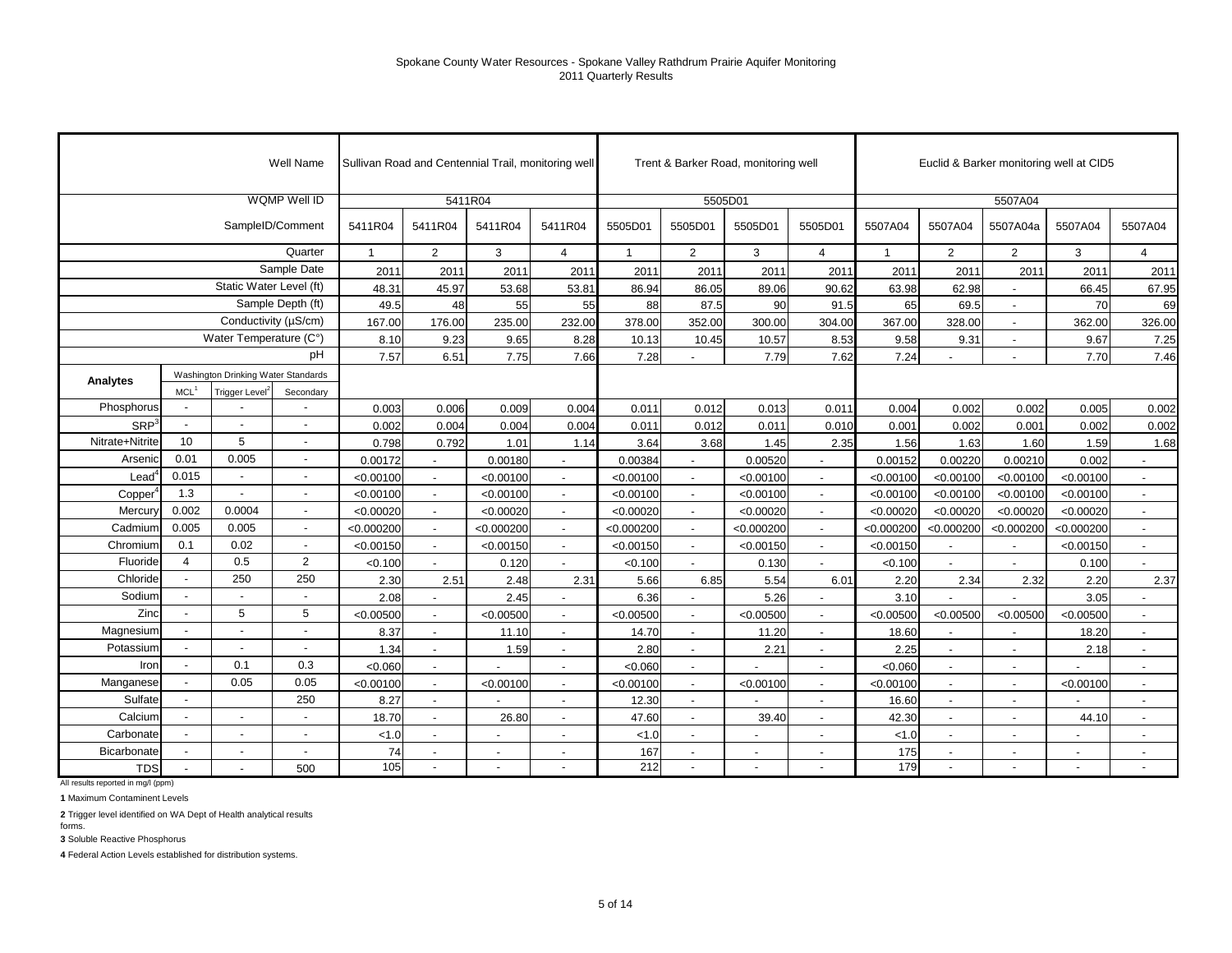|                  |                          |                                     | <b>Well Name</b>         |              | Barker Road north of river, monitoring<br>well |            |            | Barker Road Centennial Trail North.<br>monitoring well |                          |                | Barker Road Centennial Trail South.<br>monitoring well |            |             | Mission & Barker monitoring well at<br>CID <sub>4</sub> |                          |
|------------------|--------------------------|-------------------------------------|--------------------------|--------------|------------------------------------------------|------------|------------|--------------------------------------------------------|--------------------------|----------------|--------------------------------------------------------|------------|-------------|---------------------------------------------------------|--------------------------|
|                  |                          |                                     | WQMP Well ID             |              | 5507H01                                        |            |            | 5508M01                                                |                          |                | 5508M02                                                |            |             | 5517D05                                                 |                          |
|                  |                          |                                     | SampleID/Comment         | 5507H01      | 5507H01                                        | 5507H01    | 5508M01    | 5508M01                                                | 5508M01                  | 5508M02        | 5508M02                                                | 5508M02    | 5517D05     | 5517D05                                                 | 5517D05                  |
|                  |                          |                                     | Quarter                  | $\mathbf{1}$ | 2                                              | 3          | -1         | $\overline{2}$                                         | 3                        | $\overline{1}$ | $\overline{2}$                                         | 3          | $\mathbf 1$ | $\overline{2}$                                          | 3                        |
|                  |                          |                                     | Sample Date              | 2011         | 2011                                           | 2011       | 2011       | 2011                                                   | 2011                     | 2011           | 2011                                                   | 2011       | 2011        | 2011                                                    | 2011                     |
|                  |                          | Static Water Level (ft)             |                          | 42.48        | 41.39                                          | 45.06      | 60.90      | 59.86                                                  | 63.62                    | 61.81          | 60.80                                                  | 64.42      | 78.45       | 77.49                                                   | 81.10                    |
|                  |                          |                                     | Sample Depth (ft)        | 43.5         | 43                                             | 46         | 62         | 64.1                                                   | 65                       | 63             | 63.5                                                   | 66         | 79.5        | 85.2                                                    | 85                       |
|                  |                          |                                     | Conductivity (µS/cm)     | 61.00        | 60.00                                          | 53.00      | 54.00      | 48.00                                                  | 52.00                    | 57             | 52.00                                                  | 55.00      | 121.00      | 102.00                                                  | 109.00                   |
|                  |                          | Water Temperature (C°)              |                          | 4.43         | 5.74                                           | 18.74      | 6.48       | 5.35                                                   | 14.40                    | 7.37           | 5.90                                                   | 13.74      | 12.89       | 8.85                                                    | 11.34                    |
|                  |                          |                                     | pH                       | 6.90         |                                                | 6.56       | 6.74       |                                                        | 6.57                     | 6.84           |                                                        | 6.67       | 7.09        |                                                         | 7.31                     |
| Analytes         |                          | Washington Drinking Water Standards |                          |              |                                                |            |            |                                                        |                          |                |                                                        |            |             |                                                         |                          |
|                  | MCL <sup>1</sup>         | Trigger Level <sup>2</sup>          | Secondary                |              |                                                |            |            |                                                        |                          |                |                                                        |            |             |                                                         |                          |
| Phosphorus       | $\blacksquare$           |                                     |                          | 0.011        | $\sim$                                         | 0.025      | 0.007      | $\blacksquare$                                         | 0.013                    | 0.006          | $\blacksquare$                                         | 0.012      | 0.004       | $\blacksquare$                                          | 0.006                    |
| SRP <sup>3</sup> | $\blacksquare$           | $\blacksquare$                      | $\overline{\phantom{a}}$ | 0.011        |                                                | 0.019      | 0.006      |                                                        | 0.010                    | 0.006          |                                                        | 0.011      | 0.003       |                                                         | 0.003                    |
| Nitrate+Nitrite  | 10                       | 5                                   | $\overline{a}$           | 0.224        |                                                | 0.168      | 0.145      | $\overline{a}$                                         | 0.229                    | 0.171          | $\overline{a}$                                         | 0.191      | 0.932       | $\overline{a}$                                          | 0.430                    |
| Arsenic          | 0.01                     | 0.005                               | $\overline{a}$           | < 0.001      | < 0.001                                        | < 0.001    | < 0.001    | < 0.001                                                | < 0.001                  | < 0.001        | < 0.001                                                | < 0.001    | < 0.001     | 0.00140                                                 | < 0.001                  |
| Lead             | 0.015                    | $\overline{a}$                      | $\overline{a}$           | < 0.00100    | < 0.00100                                      | < 0.00100  | < 0.00100  | < 0.00100                                              | < 0.00100                | < 0.00100      | < 0.00100                                              | < 0.00100  | < 0.00100   | < 0.00100                                               | < 0.00100                |
| Copper           | 1.3                      | $\overline{a}$                      | $\overline{a}$           | < 0.00100    | < 0.00100                                      | 0.00133    | < 0.00100  | < 0.00100                                              | < 0.00100                | < 0.00100      | < 0.00100                                              | < 0.00100  | < 0.00100   | < 0.00100                                               | < 0.00100                |
| Mercury          | 0.002                    | 0.0004                              | $\overline{a}$           | < 0.00020    | < 0.00020                                      | < 0.00020  | < 0.00020  | < 0.00020                                              | < 0.00020                | < 0.00020      | < 0.00020                                              | < 0.00020  | < 0.00020   | < 0.00020                                               | < 0.00020                |
| Cadmium          | 0.005                    | 0.005                               | ÷,                       | < 0.000200   | < 0.000200                                     | < 0.000200 | < 0.000200 | < 0.000200                                             | < 0.000200               | < 0.000200     | < 0.000200                                             | < 0.000200 | < 0.000200  | < 0.000200                                              | < 0.000200               |
| Chromium         | 0.1                      | 0.02                                | $\overline{a}$           | < 0.00150    |                                                | 0.0186     | < 0.00150  | $\overline{\phantom{a}}$                               | < 0.00150                | < 0.00150      | $\blacksquare$                                         | < 0.00150  | < 0.00150   | $\overline{\phantom{a}}$                                | < 0.00150                |
| Fluoride         | $\overline{4}$           | 0.5                                 | 2                        | < 0.100      | $\sim$                                         | 0.100      | < 0.100    | $\overline{a}$                                         | 0.100                    | < 0.100        | $\overline{\phantom{a}}$                               | 0.100      | < 0.100     | $\overline{a}$                                          | 0.100                    |
| Chloride         | $\overline{\phantom{a}}$ | 250                                 | 250                      | 2.44         | $\sim$                                         | 0.86       | 1.43       | $\overline{\phantom{a}}$                               | 0.86                     | 1.58           | $\blacksquare$                                         | 0.83       | 2.10        | $\overline{a}$                                          | 1.65                     |
| Sodium           | $\overline{\phantom{a}}$ | $\overline{a}$                      | $\overline{a}$           | 2.08         |                                                | 1.85       | 1.69       | $\overline{\phantom{a}}$                               | 1.81                     | 1.66           | $\overline{a}$                                         | 1.85       | 2.27        |                                                         | 1.84                     |
| Zinc             | $\overline{\phantom{a}}$ | 5                                   | 5                        | < 0.00500    | < 0.00500                                      | 0.00640    | 0.03110    | 0.03020                                                | 0.02510                  | 0.01180        | 0.00930                                                | 0.00690    | < 0.00500   | < 0.00500                                               | < 0.00500                |
| Magnesium        |                          | $\overline{a}$                      | $\overline{a}$           | 1.91         |                                                | 1.56       | 1.74       | $\overline{\phantom{a}}$                               | 1.51                     | 1.78           | $\blacksquare$                                         | 1.50       | 4.65        | $\overline{\phantom{a}}$                                | 4.11                     |
| Potassium        | $\overline{\phantom{a}}$ | $\overline{\phantom{a}}$            |                          | 0.73         | $\sim$                                         | 0.95       | 0.67       | $\overline{\phantom{a}}$                               | 0.78                     | 0.72           | $\blacksquare$                                         | 0.77       | 1.34        | $\blacksquare$                                          | 1.08                     |
| Iron             | $\overline{\phantom{a}}$ | 0.1                                 | 0.3                      | < 0.060      | $\sim$                                         |            | < 0.060    | $\overline{a}$                                         |                          | < 0.060        | $\blacksquare$                                         |            | < 0.060     | $\blacksquare$                                          |                          |
| Manganese        |                          | 0.05                                | 0.05                     | < 0.00100    | $\overline{a}$                                 | 0.00508    | < 0.00100  | $\overline{\phantom{a}}$                               | < 0.00100                | < 0.00100      | $\sim$                                                 | < 0.00100  | < 0.00100   | $\overline{\phantom{a}}$                                | < 0.00100                |
| Sulfate          | $\overline{\phantom{a}}$ |                                     | 250                      | 4.99         | $\overline{a}$                                 |            | 4.47       | $\sim$                                                 |                          | 4.47           | $\overline{\phantom{a}}$                               |            | 5.79        | $\blacksquare$                                          |                          |
| Calcium          | $\blacksquare$           | $\blacksquare$                      | ÷,                       | 6.37         | $\overline{a}$                                 | 5.48       | 5.73       | $\overline{\phantom{a}}$                               | 5.56                     | 6.06           | $\sim$                                                 | 5.72       | 13.50       | $\overline{\phantom{a}}$                                | 12.50                    |
| Carbonate        |                          | $\sim$                              | $\overline{\phantom{a}}$ | < 1.0        | $\sim$                                         |            | < 1.0      | $\overline{\phantom{a}}$                               | $\blacksquare$           | < 1.0          | $\overline{\phantom{a}}$                               |            | < 1.0       | $\blacksquare$                                          | $\overline{\phantom{a}}$ |
| Bicarbonate      | $\blacksquare$           | $\blacksquare$                      | $\overline{\phantom{a}}$ | 18.9         |                                                |            | 20.2       | $\overline{\phantom{a}}$                               | $\overline{\phantom{a}}$ | 20.8           | $\overline{\phantom{a}}$                               |            | 49.8        | $\blacksquare$                                          | $\blacksquare$           |
| <b>TDS</b>       |                          |                                     | 500                      | 37           |                                                |            | 34         | $\sim$                                                 |                          | 39             |                                                        |            | 76          | $\sim$                                                  |                          |

All results reported in mg/l (ppm)

**1** Maximum Contaminent Levels

**2** Trigger level identified on WA Dept of Health analytical results forms.

**3** Soluble Reactive Phosphorus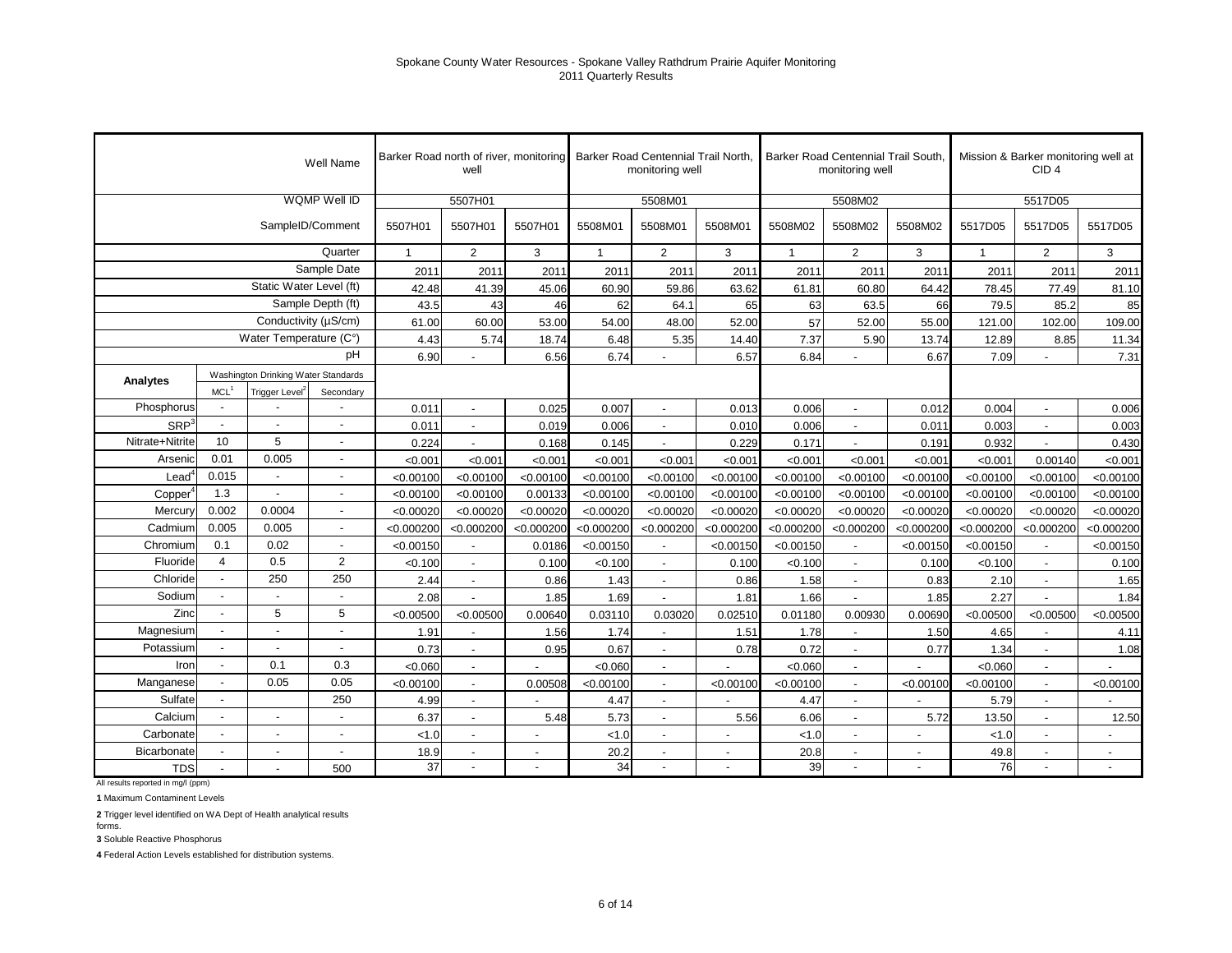|                                    |                          |                                     | Well Name                |              |                          | Fire Station Houston & Regal, No. Spokane WD |            |                          |                          | Holy Cross, Rhoades &<br>Washington monitoring<br>well |                          | Franklin Park, City<br>monitoring well |            |              | East Valley High School monitoring well |            |                          |
|------------------------------------|--------------------------|-------------------------------------|--------------------------|--------------|--------------------------|----------------------------------------------|------------|--------------------------|--------------------------|--------------------------------------------------------|--------------------------|----------------------------------------|------------|--------------|-----------------------------------------|------------|--------------------------|
|                                    |                          |                                     | WQMP Well ID             |              |                          | 6327N04                                      |            |                          |                          | 6330J01                                                |                          | 6331J01                                |            |              | 6436N01                                 |            |                          |
|                                    |                          |                                     | SampleID/Comment         | 6327NO4      | 6327NO4a                 | 6327NO4                                      | 6327NO4    | 6327NO4a                 | 6327N04                  | 6330J01                                                | 6330J01                  | 6331J01                                | 6331J01    | 6436N01      | 6436N01                                 | 6436N01    | 6436N01                  |
|                                    |                          |                                     | Quarter                  | $\mathbf{1}$ | $\mathbf{1}$             | $\overline{2}$                               | 3          | 3                        | $\overline{4}$           | $\overline{1}$                                         | 3                        | $\overline{1}$                         | 3          | $\mathbf{1}$ | $\overline{2}$                          | 3          | $\overline{4}$           |
|                                    |                          |                                     | Sample Date              | 2011         | 2011                     | 2011                                         | 2011       | 2011                     | 201'                     | 2011                                                   | 2011                     | 2011                                   | 201        | 2011         | 2011                                    | 2011       | 201                      |
|                                    |                          | Static Water Level (ft)             |                          | 185.46       |                          | 183.71                                       | 184.91     |                          | 188.23                   | 207.70                                                 | 207.31                   | 201.75                                 | 203.81     | 108.64       | 107.94                                  | 113.36     | 114.31                   |
|                                    |                          |                                     | Sample Depth (ft)        | 187          | $\overline{\phantom{a}}$ | 186                                          | 187        | $\overline{\phantom{a}}$ | 189.5                    | 209                                                    | 209                      | 208.5                                  | 208.5      | 110          | 109                                     | 114.5      | 115.5                    |
|                                    |                          | Conductivity (µS/cm)                |                          | 364.00       |                          | 322.00                                       | 431.00     |                          | 368.00                   | 278.00                                                 | 266.00                   | 244.00                                 | 287.00     | 460.00       | 425.00                                  | 459.00     | 493.00                   |
|                                    |                          | Water Temperature (C°)              |                          | 12.87        | $\overline{\phantom{a}}$ | 12.00                                        | 10.65      | $\sim$                   | 12.48                    | 13.59                                                  | 10.86                    | 13.61                                  | 11.09      | 12.43        | 11.87                                   | 11.25      | 10.87                    |
|                                    |                          |                                     | pH                       | 7.65         | $\overline{\phantom{a}}$ | 7.42                                         | 7.74       | $\blacksquare$           | 7.62                     | 8.00                                                   | 7.98                     | 7.86                                   | 8.01       | 7.11         | 7.03                                    | 7.54       | 7.18                     |
| Analytes                           |                          | Washington Drinking Water Standards |                          |              |                          |                                              |            |                          |                          |                                                        |                          |                                        |            |              |                                         |            |                          |
|                                    | MCL <sup>1</sup>         | <b>Trigger Level</b>                | Secondary                |              |                          |                                              |            |                          |                          |                                                        |                          |                                        |            |              |                                         |            |                          |
| Phosphorus                         | $\sim$                   |                                     | $\blacksquare$           | 0.003        | 0.003                    | 0.003                                        | 0.004      | 0.004                    |                          | 0.002                                                  | 0.007                    | 0.005                                  | 0.005      | 0.062        | 0.059                                   | 0.064      | 0.049                    |
| <b>SRP</b>                         | $\overline{\phantom{a}}$ | $\overline{\phantom{a}}$            | $\overline{\phantom{a}}$ | 0.002        | 0.002                    | 0.002                                        | 0.002      | 0.002                    | 0.003                    | 0.002                                                  | 0.003                    | 0.004                                  | 0.005      | 0.049        | 0.057                                   | 0.052      | 0.043                    |
| Nitrate+Nitrite                    | 10                       | 5                                   | $\overline{\phantom{a}}$ | 2.29         | 2.35                     | 2.04                                         | 3.54       | 3.99                     | 2.60                     | 1.14                                                   | 1.00                     | 0.95                                   | 1.21       | 5.24         | 4.75                                    | 3.53       | 3.12                     |
| Arsenic                            | 0.01                     | 0.005                               | $\overline{\phantom{a}}$ | 0.00126      | 0.00114                  | $\blacksquare$                               | 0.00110    | 0.00120                  |                          | 0.00264                                                | 0.00330                  | 0.00261                                | 0.00270    | 0.00238      |                                         | 0.00260    |                          |
| Lead                               | 0.015                    |                                     | $\overline{\phantom{a}}$ | < 0.00100    | < 0.00100                | $\sim$                                       | < 0.00100  | < 0.00100                | $\overline{\phantom{a}}$ | < 0.00100                                              | < 0.00100                | < 0.00100                              | < 0.00100  | < 0.00100    | $\overline{\phantom{a}}$                | < 0.00100  | $\blacksquare$           |
| Copper                             | 1.3                      |                                     | $\blacksquare$           | < 0.00100    | < 0.00100                | $\overline{\phantom{a}}$                     | < 0.00100  | < 0.00100                |                          | < 0.00100                                              | 0.00175                  | < 0.00100                              | < 0.00100  | 0.00127      | $\overline{\phantom{a}}$                | 0.00156    | $\blacksquare$           |
| Mercury                            | 0.002                    | 0.0004                              |                          | < 0.00020    | < 0.00020                |                                              | < 0.00020  | < 0.00020                |                          | < 0.00020                                              | < 0.00020                | < 0.00020                              | < 0.00020  | < 0.00020    |                                         | < 0.00020  |                          |
| Cadmium                            | 0.005                    | 0.005                               | $\overline{\phantom{a}}$ | < 0.000200   | < 0.000200               |                                              | < 0.000200 | < 0.000200               |                          | < 0.000200                                             | < 0.000200               | < 0.000200                             | < 0.000200 | < 0.000200   |                                         | < 0.000200 | $\blacksquare$           |
| Chromium                           | 0.1                      | 0.02                                | $\overline{\phantom{a}}$ | < 0.00150    | < 0.00150                |                                              | < 0.00150  | < 0.00150                |                          | < 0.00150                                              | < 0.00150                | < 0.00150                              | < 0.00150  | 0.00237      |                                         | 0.00206    | $\overline{\phantom{a}}$ |
| Fluoride                           | $\overline{4}$           | 0.5                                 | 2                        | < 0.100      | 0.307                    | $\overline{a}$                               | 0.140      | 0.130                    |                          | 0.291                                                  | 0.100                    | < 0.100                                | 0.100      | 0.119        | $\overline{a}$                          | 0.180      |                          |
| Chloride                           | $\sim$                   | 250                                 | 250                      | 11.10        | 9.51                     | 8.24                                         | 14.10      | 13.40                    | 15.10                    | 4.46                                                   | 3.56                     | 3.75                                   | 9.26       | 10.20        | 10.90                                   | 12.00      | 6.37                     |
| Sodium                             |                          |                                     |                          | 8.41         | 8.72                     |                                              | 8.40       | 8.65                     |                          | 3.45                                                   | 3.18                     | 2.79                                   | 3.53       | 9.75         |                                         | 10.40      |                          |
| Zinc                               |                          | 5                                   | 5                        | < 0.00500    | < 0.00500                | $\overline{\phantom{a}}$                     | < 0.00500  | < 0.00500                | $\overline{\phantom{a}}$ | < 0.00500                                              | < 0.00500                | < 0.00500                              | < 0.00500  | < 0.00500    | $\overline{\phantom{a}}$                | < 0.00500  | $\blacksquare$           |
| Magnesium                          |                          |                                     | $\blacksquare$           | 21.10        | 21.40                    | $\overline{\phantom{a}}$                     | 25.90      | 27.00                    | $\overline{\phantom{a}}$ | 15.50                                                  | 13.60                    | 12.80                                  | 13.60      | 21.40        | $\overline{\phantom{a}}$                | 20.10      | $\overline{\phantom{a}}$ |
| Potassium                          |                          |                                     |                          | 3.17         | 3.28                     | $\overline{\phantom{a}}$                     | 3.71       | 3.83                     |                          | 1.91                                                   | 1.72                     | 1.71                                   | 1.76       | 3.61         | $\sim$                                  | 3.31       |                          |
| Iron                               | $\overline{a}$           | 0.1                                 | 0.3                      | < 0.060      | < 0.060                  | $\sim$                                       |            |                          |                          | < 0.060                                                |                          | < 0.060                                |            | 0.454        | $\overline{\phantom{a}}$                |            |                          |
| Manganese                          | $\sim$                   | 0.05                                | 0.05                     | < 0.00100    | < 0.00100                | $\sim$                                       | < 0.00100  | < 0.00100                |                          | < 0.00100                                              | < 0.00100                | < 0.00100                              | < 0.00100  | 0.00759      | $\sim$                                  | 0.00826    | $\blacksquare$           |
| Sulfate                            | $\sim$                   |                                     | 250                      | 17.00        | 16.90                    | $\overline{\phantom{a}}$                     |            |                          |                          | 12.80                                                  |                          | 11.20                                  |            | 17.50        | $\overline{\phantom{a}}$                |            | $\blacksquare$           |
| Calcium                            | $\overline{a}$           |                                     |                          | 31.80        | 32.80                    | $\sim$                                       | 37.30      | 39.30                    |                          | 28.50                                                  | 29.00                    | 25.70                                  | 26.50      | 52.90        | $\blacksquare$                          | 50.90      | $\overline{\phantom{a}}$ |
| Carbonate                          | $\sim$<br>÷,             |                                     |                          | 1.0          | < 1.0                    | $\sim$                                       |            | $\overline{a}$           |                          | < 1.0                                                  |                          | < 1.0                                  |            | < 1.0        | $\sim$                                  |            | $\sim$                   |
| Bicarbonate                        | $\sim$<br>$\blacksquare$ |                                     |                          | 149          | 148                      | $\overline{a}$                               |            | $\blacksquare$           |                          | 125                                                    | $\overline{\phantom{a}}$ | 110                                    | $\sim$     | 196          | $\overline{\phantom{a}}$                |            | $\overline{a}$           |
| <b>TDS</b>                         |                          |                                     | 500                      | 175          | 174                      |                                              |            |                          |                          | 153                                                    | $\overline{a}$           | 128                                    |            | 272          |                                         |            |                          |
| All results reported in mg/l (ppm) |                          |                                     |                          |              |                          |                                              |            |                          |                          |                                                        |                          |                                        |            |              |                                         |            |                          |

**1** Maximum Contaminent Levels

**2** Trigger level identified on WA Dept of Health analytical results

**3** Soluble Reactive Phosphorus forms.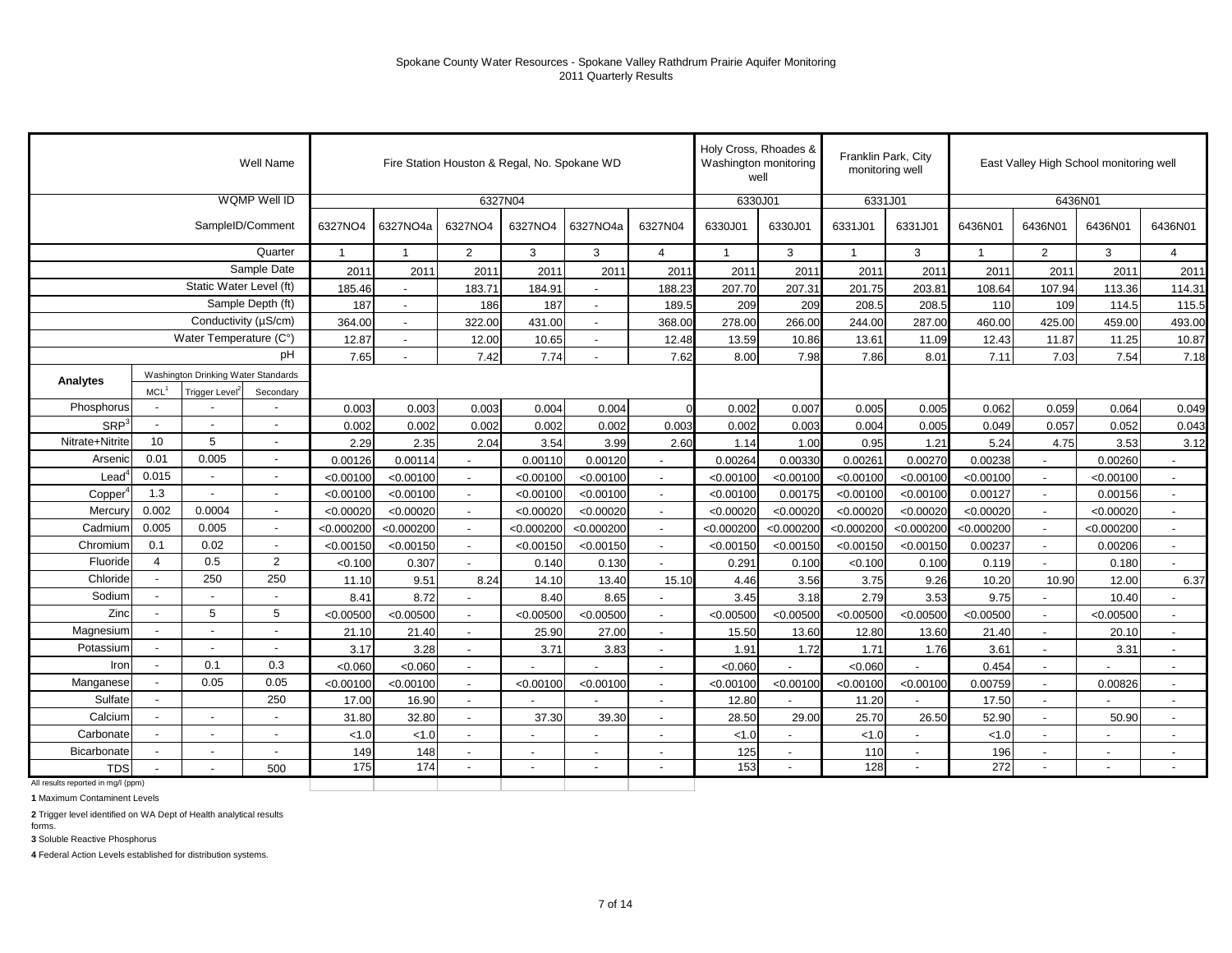|                  |                          |                                     | Well Name                |                |                          | Idaho Road 1000 ft south of Trent, monitoring well |                          |                       |                          |              | Idaho Road 300 ft south of pipeline, monitoring | well                     |                          |                | Idaho Road - East Farms monitoring v |            |
|------------------|--------------------------|-------------------------------------|--------------------------|----------------|--------------------------|----------------------------------------------------|--------------------------|-----------------------|--------------------------|--------------|-------------------------------------------------|--------------------------|--------------------------|----------------|--------------------------------------|------------|
|                  |                          |                                     | WQMP Well ID             |                |                          | 6524R01                                            |                          |                       |                          |              |                                                 | 6525R01                  |                          |                |                                      | 6631M07    |
|                  |                          |                                     | SampleID/Comment         | 6524R01        | 6524R01A<br>duplicate    | 6524R01                                            | 6524R01                  | 6524R01A<br>duplicate | 6524R01                  | 6525R01      | 6525R01                                         | 6625R01                  | 6525R01                  | 6631M07        | 6631M07                              | 6631M07    |
|                  |                          |                                     | Quarter                  | $\overline{1}$ |                          | $\overline{2}$                                     | 3                        | 3                     | $\overline{4}$           | $\mathbf{1}$ | 2                                               | 3                        | $\overline{4}$           | $\overline{1}$ | $\overline{2}$                       | 3          |
|                  |                          |                                     | Sample Date              | 2011           | 2011                     | 2011                                               | 2011                     | 2011                  | 2011                     | 2011         | 2011                                            | 2011                     | 2011                     | 201'           | 2011                                 | 2011       |
|                  |                          | Static Water Level (ft)             |                          | 121.15         |                          | 118.48                                             | 119.24                   | $\blacksquare$        | 121.15                   | 99.55        | 97.25                                           | 97.55                    | 99.40                    | 110.44         | 108.36                               | 108.67     |
|                  |                          |                                     | Sample Depth (ft)        | 122            | $\blacksquare$           | 119.5                                              | 120                      | $\sim$                | 122.5                    | 100.5        | 98.5                                            | 99                       | 100.5                    | 111.5          | 112                                  | 112        |
|                  |                          | Conductivity (µS/cm)                |                          | 317.00         | $\overline{\phantom{a}}$ | 294.00                                             | 313.00                   |                       | 244.00                   | 314.00       | 289.00                                          | 321.00                   | 286.00                   | 279.00         | 251.00                               | 279.00     |
|                  |                          | Water Temperature (C°)              |                          | 10.15          | $\overline{\phantom{a}}$ | 9.70                                               | 9.77                     | $\sim$                | 8.40                     | 9.41         | 9.48                                            | 9.64                     | 7.90                     | 13.29          | 12.97                                | 13.17      |
|                  |                          |                                     | рH                       | 7.09           |                          | 7.13                                               | 7.91                     |                       | 7.69                     | 6.88         | 6.49                                            | 7.74                     | 7.63                     |                | 6.90                                 | 7.79       |
| <b>Analytes</b>  |                          | Washington Drinking Water Standards |                          |                |                          |                                                    |                          |                       |                          |              |                                                 |                          |                          |                |                                      |            |
|                  | MCL <sup>1</sup>         | Trigger Level                       | Secondary                |                |                          |                                                    |                          |                       |                          |              |                                                 |                          |                          |                |                                      |            |
| Phosphorus       | $\overline{\phantom{a}}$ |                                     |                          | 0.010          | 0.012                    | 0.005                                              | 0.013                    | 0.011                 | 0.011                    | 0.002        | 0.003                                           | 0.005                    | 0.003                    | 0.004          | 0.007                                | 0.006      |
| SRP <sup>3</sup> | $\blacksquare$           |                                     |                          | 0.002          | 0.003                    | 0.003                                              | 0.003                    | 0.003                 | 0.003                    | 0.001        | 0.002                                           | 0.003                    | 0.002                    | 0.004          | 0.006                                | 0.004      |
| Nitrate+Nitrite  | 10                       | 5                                   |                          | 2.78           | 2.75                     | 2.45                                               | 1.47                     | 1.43                  | 1.47                     | 1.04         | 1.100                                           | 1.040                    | 1.200                    | 1.60           | 1.57                                 | 1.30       |
| Arsenic          | 0.01                     | 0.005                               | $\overline{\phantom{a}}$ | 0.00485        | 0.00591                  |                                                    | 0.00390                  | 0.00350               |                          | 0.00173      |                                                 | 0.00260                  |                          | 0.00482        |                                      | 0.00450    |
| Leadʻ            | 0.015                    | $\blacksquare$                      | $\overline{a}$           | 0.00139        | 0.00184                  | $\overline{a}$                                     | < 0.00100                | < 0.00100             |                          | < 0.00100    | $\sim$                                          | < 0.00100                |                          | < 0.00100      |                                      | < 0.00100  |
| Copper           | 1.3                      | $\sim$                              | $\overline{\phantom{a}}$ | 0.00234        | 0.00319                  |                                                    | < 0.00100                | < 0.00100             |                          | < 0.00100    | $\blacksquare$                                  | < 0.00100                |                          | < 0.00100      |                                      | < 0.00100  |
| Mercury          | 0.002                    | 0.0004                              | $\blacksquare$           | < 0.00020      | < 0.00020                | $\overline{\phantom{a}}$                           | < 0.00020                | < 0.00020             |                          | < 0.00020    | $\sim$                                          | < 0.00020                |                          | < 0.00020      |                                      | < 0.00020  |
| Cadmium          | 0.005                    | 0.005                               | $\overline{a}$           | < 0.000200     | < 0.000200               | $\overline{a}$                                     | < 0.000200               | < 0.000200            |                          | < 0.000200   | $\sim$                                          | < 0.000200               |                          | < 0.000200     |                                      | < 0.000200 |
| Chromium         | 0.1                      | 0.02                                | $\overline{\phantom{a}}$ | 0.00431        | 0.00499                  | $\overline{a}$                                     | 0.0015                   | < 0.00150             | $\sim$                   | < 0.00150    | $\sim$                                          | < 0.00150                |                          | < 0.00150      |                                      | < 0.00150  |
| Fluoride         | $\overline{4}$           | 0.5                                 | $\overline{2}$           | < 0.100        | < 0.100                  | $\overline{a}$                                     | 0.100                    | 0.100                 | $\overline{a}$           | < 0.100      | $\overline{a}$                                  | 0.120                    |                          | < 0.100        |                                      | 0.100      |
| Chloride         | $\sim$                   | 250                                 | 250                      | 2.91           | 2.92                     | 3.59                                               | 2.36                     | 2.32                  | 3.35                     | 1.81         | 1.89                                            | 1.65                     | 1.92                     | 3.72           | 3.58                                 | 3.50       |
| Sodium           | $\sim$                   | $\overline{a}$                      | $\overline{a}$           | 3.33           | 3.56                     |                                                    | 2.87                     | 2.81                  | $\overline{a}$           | 3.12         |                                                 | 2.81                     |                          | 2.85           |                                      | 2.80       |
| Zinc             | $\sim$                   | 5                                   | 5                        | < 0.00500      | 0.01                     | $\sim$                                             | < 0.00500                | < 0.00500             | $\sim$                   | < 0.00500    | $\sim$                                          | < 0.00500                | $\sim$                   | < 0.00500      | $\overline{\phantom{a}}$             | < 0.00500  |
| Magnesium        |                          | $\overline{\phantom{a}}$            | $\overline{a}$           | 16.20          | 16.60                    | $\blacksquare$                                     | 14.90                    | 14.60                 | $\sim$                   | 17.50        | $\sim$                                          | 17.00                    | $\overline{\phantom{a}}$ | 13.90          | $\overline{\phantom{a}}$             | 13.90      |
| Potassium        | $\overline{\phantom{a}}$ | $\overline{\phantom{a}}$            | $\blacksquare$           | 2.48           | 2.80                     | $\sim$                                             | 2.13                     | 2.08                  | $\sim$                   | 2.13         | $\sim$                                          | 1.93                     | $\overline{\phantom{a}}$ | 2.24           | $\sim$                               | 2.24       |
| Iron             | $\sim$                   | 0.1                                 | 0.3                      | 1.770          | 2.500                    | $\overline{a}$                                     |                          |                       | $\overline{a}$           | < 0.060      | $\sim$                                          |                          |                          | < 0.060        | $\overline{a}$                       |            |
| Manganese        |                          | 0.05                                | 0.05                     | 0.02680        | 0.03600                  | $\sim$                                             | 0.00549                  | 0.00528               | $\sim$                   | < 0.00100    | $\sim$                                          | < 0.00100                | $\overline{\phantom{a}}$ | < 0.00100      | $\overline{\phantom{a}}$             | < 0.00100  |
| Sulfate          | $\overline{\phantom{a}}$ |                                     | 250                      | 10.70          | 10.70                    | $\blacksquare$                                     |                          |                       | $\overline{\phantom{a}}$ | 16.10        | $\sim$                                          |                          | $\overline{\phantom{a}}$ | 11.10          | $\overline{\phantom{a}}$             |            |
| Calcium          |                          |                                     |                          | 36.60          | 37.60                    | $\overline{\phantom{a}}$                           | 38.80                    | 38.30                 | $\overline{\phantom{a}}$ | 34.60        | $\overline{\phantom{a}}$                        | 36.50                    |                          | 30.60          | $\overline{\phantom{a}}$             | 32.40      |
| Carbonate        | $\sim$                   | $\blacksquare$                      |                          | < 1.0          | < 1.0                    | $\blacksquare$                                     | $\overline{a}$           |                       | $\blacksquare$           | < 1.0        | $\blacksquare$                                  | $\overline{\phantom{a}}$ |                          | < 1.0          | $\sim$                               |            |
| Bicarbonate      |                          |                                     |                          | 146            | 148                      | $\blacksquare$                                     | $\overline{\phantom{a}}$ |                       | $\blacksquare$           | 148          | $\overline{\phantom{a}}$                        | $\blacksquare$           |                          | 127            |                                      |            |
| <b>TDS</b>       | $\overline{\phantom{a}}$ |                                     | 500                      | 179            | 181                      | $\sim$                                             |                          |                       |                          | 174          | $\sim$                                          |                          |                          | 154            |                                      |            |

All results reported in mg/l (ppm)

**1** Maximum Contaminent Levels

**2** Trigger level identified on WA Dept of Health analytical results forms.

**3** Soluble Reactive Phosphorus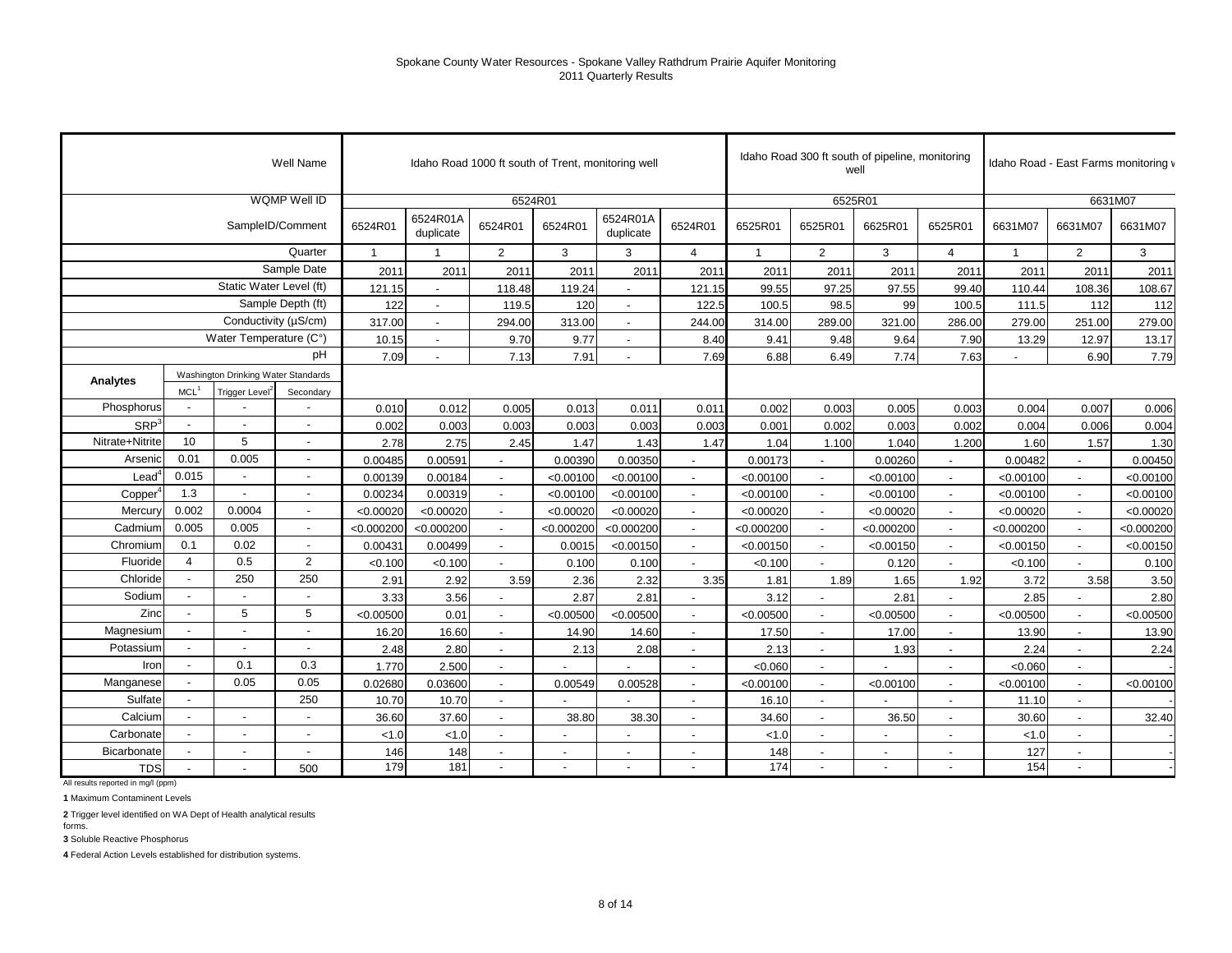|                     |                  |                                     | Well Name                | vell at CID11            | <b>I.E. COLD STORAGE</b> |                          | CITY of SPOKANE-<br>Nevada |                          |                          | ORCHARD AVE IRRIG DIST, Site 1 |                          |                |                          | CITY of SPOKANE-Ray      |                  |
|---------------------|------------------|-------------------------------------|--------------------------|--------------------------|--------------------------|--------------------------|----------------------------|--------------------------|--------------------------|--------------------------------|--------------------------|----------------|--------------------------|--------------------------|------------------|
|                     |                  |                                     | WQMP Well ID             |                          | 5213B01                  |                          | 5308A02                    |                          |                          | 5312H01                        |                          |                |                          | 5322F01                  |                  |
|                     |                  |                                     | SampleID/Comment         | 6631M07                  | 5213B01                  | 5213B01                  | 5308A02                    | 5308A02                  | 5312H01                  | 5312H01                        | 5312H01                  | 5322F01        | 5322F01                  | 5322F01                  | 5322F01<br>south |
|                     |                  |                                     | Quarter                  | $\overline{4}$           | $\mathbf{1}$             | 3                        | $\overline{1}$             | 3                        | $\overline{1}$           | $\overline{2}$                 | 3                        | $\overline{1}$ | $\overline{2}$           | 3                        | $\overline{4}$   |
|                     |                  |                                     | Sample Date              | 2011                     | 2011                     | 2011                     | 2011                       | 2011                     | 2011                     | 2011                           | 2011                     | 2011           | 2011                     | 2011                     | 2011             |
|                     |                  | Static Water Level (ft)             |                          | 110.46                   |                          | $\overline{\phantom{a}}$ |                            | $\overline{\phantom{a}}$ |                          | $\overline{\phantom{a}}$       |                          |                |                          |                          |                  |
|                     |                  |                                     | Sample Depth (ft)        | 111.5                    |                          |                          |                            |                          |                          |                                |                          |                |                          |                          |                  |
|                     |                  |                                     | Conductivity (µS/cm)     | 235.00                   | 355.00                   | 315.00                   | 250.00                     | 196.00                   | 304.00                   | 308.00                         | 301.00                   | 440            | 380                      | 213                      | 450              |
|                     |                  | Water Temperature (C°)              |                          | 11.26                    | 11.00                    | 11.33                    | 11.29                      | 10.62                    | 8.94                     | 8.22                           | 7.77                     | 10.87          | 11.05                    | 11.38                    | 9.4              |
|                     |                  |                                     | рH                       | 7.71                     | 6.15                     | 7.65                     | 7.26                       | 7.98                     |                          | 7.79                           | 7.76                     | 7.01           |                          | 7.52                     | $\overline{7}$   |
| Analytes            |                  | Washington Drinking Water Standards |                          |                          |                          |                          |                            |                          |                          |                                |                          |                |                          |                          |                  |
|                     | MCL <sup>1</sup> | Trigger Level <sup>2</sup>          | Secondary                |                          |                          |                          |                            |                          |                          |                                |                          |                |                          |                          |                  |
| Phosphorus          | $\blacksquare$   |                                     | $\overline{a}$           | 0.004                    | 0.008                    | 0.008                    | 0.003                      | 0.004                    | 0.023                    | 0.019                          | 0.017                    | 0.0223017      | 0.0228922                | 0.0206899                | 0.026            |
| SRP <sup>3</sup>    | $\blacksquare$   |                                     | $\overline{a}$           | 0.004                    | 0.006                    | 0.007                    | 0.002                      | 0.004                    | 0.022                    | 0.018                          | 0.016                    | 0.0191204      | 0.0225482                | 0.0182318                | 0.020            |
| Nitrate+Nitrite     | 10               | 5                                   | $\overline{a}$           | 1.35                     | 2.14                     | 1.80                     | 1.07                       | 1.05                     | 2.17                     | 2.58                           | 1.80                     | 3.47           | 3.17                     | 2.74                     | 3.25             |
| Arsenic             | 0.01             | 0.005                               | $\overline{a}$           |                          | 0.00270                  | 0.00230                  | 0.00248                    | 0.00260                  | 0.00600                  | 0.00490                        |                          | 0.00401        |                          | 0.0042                   |                  |
| Lead                | 0.015            | $\overline{a}$                      | $\overline{a}$           |                          | < 0.00100                | < 0.00100                | < 0.00100                  | < 0.00100                | < 0.00100                | < 0.00100                      |                          | < 0.00100      |                          | < 0.00100                |                  |
| Copper <sup>2</sup> | 1.3              |                                     | $\overline{a}$           |                          | 0.00136                  | 0.00125                  | 0.00106                    | 0.00127                  | < 0.00100                | < 0.00100                      |                          | 0.00391        |                          | 0.00105                  |                  |
| Mercury             | 0.002            | 0.0004                              | $\overline{a}$           |                          | < 0.00020                | < 0.00020                | < 0.00020                  | < 0.00020                | < 0.00020                | < 0.00020                      |                          | < 0.00020      |                          | < 0.00020                |                  |
| Cadmium             | 0.005            | 0.005                               | $\overline{a}$           | ÷,                       | < 0.000200               | < 0.000200               | < 0.000200                 | < 0.000200               | < 0.000200               | < 0.000200                     |                          | < 0.000200     |                          | < 0.000200               | $\sim$           |
| Chromium            | 0.1              | 0.02                                | $\overline{a}$           |                          | < 0.00150                | < 0.00150                | < 0.00150                  | < 0.00150                |                          | < 0.00150                      |                          | < 0.00150      |                          | < 0.00150                | $\overline{a}$   |
| Fluoride            | $\overline{4}$   | 0.5                                 | 2                        | $\overline{\phantom{a}}$ | < 0.100                  | 0.120                    | < 0.100                    | 0.100                    |                          | 0.100                          | $\overline{a}$           | < 0.100        |                          | 0.120                    | $\sim$           |
| Chloride            | $\blacksquare$   | 250                                 | 250                      | 3.74                     | 19.70                    | 22.40                    | 5.37                       | 4.95                     | 5.54                     | 5.64                           | 4.21                     | 15.7           | 15.9                     | 13.5                     | 16.3             |
| Sodium              |                  |                                     | $\overline{a}$           | $\overline{\phantom{a}}$ | 11.00                    | 7.59                     | 3.32                       | 2.61                     |                          | 4.14                           |                          | 9.29           |                          | $\overline{7}$           |                  |
| Zinc                | $\overline{a}$   | 5                                   | 5                        | $\overline{a}$           | < 0.00500                | < 0.00500                | < 0.00500                  | < 0.00500                | 0.01                     | 0.01                           | $\overline{a}$           | < 0.00500      |                          | 0.00920                  | $\sim$           |
| Magnesium           |                  | $\blacksquare$                      | ÷,                       | $\overline{a}$           | 12.20                    | 10.50                    | 9.92                       | 7.93                     | $\overline{a}$           | 13.70                          | $\overline{a}$           | 16.3           |                          | 13.5                     | $\sim$           |
| Potassium           |                  |                                     | $\overline{a}$           | $\overline{a}$           | 2.66                     | 2.26                     | 1.80                       | 1.44                     | $\overline{a}$           | 2.14                           | $\overline{\phantom{a}}$ | 2.94           | $\overline{\phantom{a}}$ | 2.5                      | $\sim$           |
| Iron                |                  | 0.1                                 | 0.3                      | $\blacksquare$           | < 0.060                  |                          | < 0.060                    |                          | ÷,                       |                                | $\overline{a}$           | < 0.060        | $\blacksquare$           |                          | $\blacksquare$   |
| Manganese           |                  | 0.05                                | 0.05                     | $\blacksquare$           | < 0.00100                | < 0.00100                | < 0.00100                  | < 0.00100                | $\overline{a}$           | < 0.00100                      | $\blacksquare$           | < 0.00100      | $\overline{a}$           | < 0.00100                | $\sim$           |
| Sulfate             | $\blacksquare$   |                                     | 250                      | $\blacksquare$           | 13.80                    |                          | 8.46                       |                          | $\overline{\phantom{a}}$ |                                | $\overline{\phantom{a}}$ | 15.00          | $\blacksquare$           |                          | $\sim$           |
| Calcium             |                  | $\blacksquare$                      | $\overline{\phantom{a}}$ | $\overline{\phantom{a}}$ | 37.90                    | 31.60                    | 30.00                      | 22.30                    | $\overline{a}$           | 37.20                          | $\overline{\phantom{0}}$ | 52             | $\overline{a}$           | 41.7                     | $\sim$           |
| Carbonate           |                  | $\overline{\phantom{a}}$            | $\blacksquare$           | $\blacksquare$           | < 1.0                    | $\blacksquare$           | < 1.0                      | $\blacksquare$           | $\overline{\phantom{a}}$ | $\overline{a}$                 | $\overline{\phantom{a}}$ | 1.0            | $\blacksquare$           | $\overline{\phantom{a}}$ | $\blacksquare$   |
| Bicarbonate         |                  | $\blacksquare$                      | $\blacksquare$           | $\overline{\phantom{a}}$ | 126                      | $\blacksquare$           | 107                        | $\overline{\phantom{a}}$ | $\overline{\phantom{a}}$ | $\overline{\phantom{a}}$       | $\overline{\phantom{a}}$ | 173            | $\blacksquare$           | $\blacksquare$           | $\sim$           |
| <b>TDS</b>          |                  |                                     | 500                      |                          | 191                      |                          | 132                        | $\blacksquare$           |                          |                                |                          | 243            |                          |                          |                  |

All results reported in mg/l (ppm)

**1** Maximum Contaminent Levels

**2** Trigger level identified on WA Dept of Health analytical results

**3** Soluble Reactive Phosphorus forms.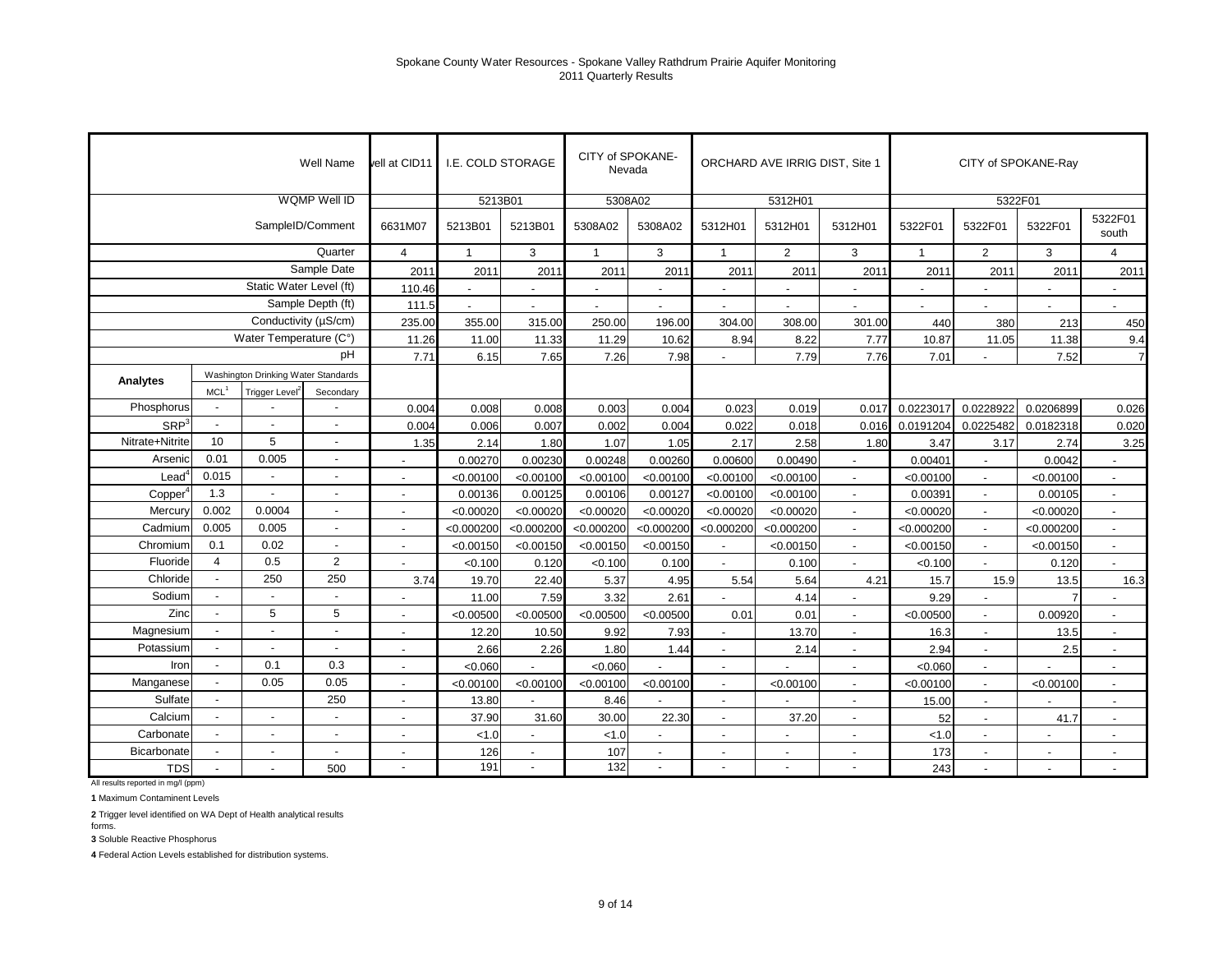|                   |                          |                                     | Well Name                |              |                | E. SPKN WD, Site 1       |                          |                          |                          | PASADENA PARK #2 |                          | Orchard<br>Ave Irrig<br>Dist Site 2 | <b>MODERN ELECT</b><br>WATER, Site 6 |                          | Mission Well, LIBERTY<br><b>LAKE SEWER DIST</b> |                          |
|-------------------|--------------------------|-------------------------------------|--------------------------|--------------|----------------|--------------------------|--------------------------|--------------------------|--------------------------|------------------|--------------------------|-------------------------------------|--------------------------------------|--------------------------|-------------------------------------------------|--------------------------|
|                   |                          |                                     | WQMP Well ID             |              |                | 5324G01                  |                          |                          |                          | 5405K01          |                          | 5407C01                             | 5408N01                              |                          | 5515C01                                         |                          |
|                   |                          |                                     | SampleID/Comment         | 5324G01      | 5324G01        | 5324G01                  | 5324G01                  | 5405K01                  | 5405K01                  | 5405K01          | 5405K01                  | 5407C01                             | 5408N01<br>#2                        | 5408N01                  | 5515C01                                         | 5515C01                  |
|                   |                          |                                     | Quarter                  | $\mathbf{1}$ | 2              | 3                        | $\overline{4}$           | $\overline{1}$           | $\overline{2}$           | 3                | $\overline{4}$           | $\overline{1}$                      | $\overline{1}$                       | 3                        | $\mathbf{1}$                                    | 3                        |
|                   |                          |                                     | Sample Date              | 2011         | 2011           | 2011                     | 2011                     | 2011                     | 2011                     | 2011             | 2011                     | 2011                                | 2011                                 | 2011                     | 2011                                            | 2011                     |
|                   |                          | Static Water Level (ft)             |                          | $\sim$       | $\sim$         | $\blacksquare$           | $\overline{\phantom{a}}$ | $\overline{\phantom{a}}$ | $\overline{\phantom{a}}$ | $\sim$           | $\overline{\phantom{a}}$ | $\blacksquare$                      | $\blacksquare$                       | $\overline{\phantom{a}}$ | $\overline{\phantom{a}}$                        | $\overline{\phantom{a}}$ |
|                   |                          |                                     | Sample Depth (ft)        | $\sim$       | $\sim$         | $\overline{\phantom{a}}$ | $\sim$                   | $\blacksquare$           | $\blacksquare$           | $\sim$           | $\overline{\phantom{a}}$ | ÷,                                  |                                      | $\overline{\phantom{a}}$ | $\blacksquare$                                  | $\overline{\phantom{a}}$ |
|                   |                          | Conductivity (µS/cm)                |                          | 470          | 435.00         | 437.00                   | 485.00                   | 215.00                   | 254.00                   | 135.00           | 205.00                   | 316.00                              | 271.00                               | 251.00                   | 309.00                                          | 172.00                   |
|                   |                          | Water Temperature (C°)              |                          | 10.49        | 9.76           | 9.44                     | 8.43                     | 10.24                    | 10.15                    | 7.62             | 6.99                     | 14.77                               | 9.28                                 | 8.95                     | 11.55                                           | 7.61                     |
|                   |                          |                                     | рH                       | 7.21         | 7.50           | 7.50                     | 6.92                     | 7.33                     | 6.16                     |                  | 7.37                     | 7.69                                | 7.48                                 |                          | 7.55                                            | 8.01                     |
|                   |                          | Washington Drinking Water Standards |                          |              |                |                          |                          |                          |                          |                  |                          |                                     |                                      |                          |                                                 |                          |
| Analytes          | MCL <sup>1</sup>         | Trigger Level <sup>2</sup>          | Secondary                |              |                |                          |                          |                          |                          |                  |                          |                                     |                                      |                          |                                                 |                          |
| Phosphorus        |                          |                                     |                          | 0.018        | 0.021          | 0.021                    | 0.022                    | 0.006                    | 0.004                    | 0.007            | 0.008                    | 0.011                               | 0.004                                | 0.005                    | 0.010                                           | 0.012                    |
| SRP <sup>3</sup>  |                          |                                     | $\overline{\phantom{a}}$ | 0.017        | 0.020          | 0.019                    | 0.020                    | 0.006                    | 0.004                    | 0.006            | 0.007                    | 0.010                               | 0.003                                | 0.002                    | 0.009                                           | 0.010                    |
| Nitrate+Nitrite   | 10                       | 5                                   | $\blacksquare$           | 3.71         | 3.79           | 4.35                     | 3.53                     | 1.68                     | 3.58                     | 2.05             | 0.908                    | 1.50                                | 1.35                                 | 1.30                     | 1.07                                            | 0.86                     |
| Arsenic           | 0.01                     | 0.005                               | $\sim$                   | 0.00500      | $\sim$         | 0.00440                  |                          | < 0.001                  | $\blacksquare$           | 0.001            |                          | 0.00414                             | 0.00345                              | 0.003                    | 0.003                                           | 0.00370                  |
| $\textsf{lead}^4$ | 0.015                    |                                     |                          | < 0.00100    |                | < 0.00100                |                          | < 0.00100                | $\overline{\phantom{a}}$ | < 0.00100        |                          | < 0.00100                           | < 0.00100                            | < 0.00100                | < 0.00100                                       | < 0.00100                |
| Copper            | 1.3                      |                                     | $\sim$                   | 0.00124      | $\sim$         | 0.00425                  | $\overline{\phantom{a}}$ | 0.00173                  | $\blacksquare$           | 0.00169          |                          | 0.00233                             | < 0.00100                            | 0.00130                  | 0.00200                                         | 0.00119                  |
| Mercury           | 0.002                    | 0.0004                              |                          | < 0.00020    |                | < 0.00020                |                          | < 0.00020                | $\blacksquare$           | < 0.00020        |                          | < 0.00020                           | < 0.00020                            | < 0.00020                | < 0.00020                                       | < 0.00020                |
| Cadmium           | 0.005                    | 0.005                               | $\sim$                   | < 0.000200   |                | < 0.000200               |                          | < 0.000200               | $\blacksquare$           | < 0.000200       |                          | < 0.000200                          | < 0.000200                           | < 0.000200               | < 0.000200                                      | < 0.000200               |
| Chromium          | 0.1                      | 0.02                                | $\overline{\phantom{a}}$ | < 0.00150    |                | < 0.00150                |                          | < 0.00150                |                          | 0.00192          |                          | < 0.00150                           | < 0.00150                            | < 0.00150                | < 0.00150                                       | < 0.00150                |
| Fluoride          | $\overline{4}$           | 0.5                                 | 2                        | < 0.100      |                | 0.110                    |                          | < 0.100                  |                          | 0.100            |                          | < 0.100                             | < 0.100                              | 0.100                    | < 0.100                                         | 0.130                    |
| Chloride          |                          | 250                                 | 250                      | 13.90        | 17.20          | 16.00                    | 15.80                    | 4.27                     | 4.21                     | 4.55             | 2.80                     | 4.13                                | 3.07                                 | 3.60                     | 3.89                                            | 2.47                     |
| Sodium            |                          | $\blacksquare$                      | $\blacksquare$           | 9.81         |                | 8.93                     |                          | 4.46                     |                          | 3.64             |                          | 4.18                                | 2.92                                 | 2.79                     | 5.28                                            | 3.39                     |
| Zinc              |                          | 5                                   | 5                        | 0.01         |                | 0.01980                  |                          | < 0.00500                |                          | < 0.00500        |                          | < 0.00500                           | < 0.00500                            | < 0.00500                | 0.00842                                         | < 0.00500                |
| Magnesium         |                          | $\overline{a}$                      | $\overline{\phantom{a}}$ | 17.90        |                | 17.50                    |                          | 7.71                     |                          | 7.74             |                          | 14.30                               | 12.60                                | 13.20                    | 11.80                                           | 6.60                     |
| Potassium         | $\overline{\phantom{a}}$ |                                     | $\overline{\phantom{a}}$ | 3.35         |                | 3.13                     |                          | 2.18                     | $\blacksquare$           | 1.91             |                          | 2.19                                | 1.85                                 | 1.88                     | 2.22                                            | 1.45                     |
| Iron              | $\overline{\phantom{a}}$ | 0.1                                 | 0.3                      | < 0.060      |                |                          |                          | < 0.060                  |                          |                  |                          | < 0.060                             | < 0.060                              |                          | < 0.060                                         |                          |
| Manganese         |                          | 0.05                                | 0.05                     | < 0.00100    |                | < 0.00100                |                          | < 0.00100                |                          | < 0.00100        |                          | < 0.00100                           | < 0.00100                            | < 0.00100                | < 0.00100                                       | < 0.00100                |
| Sulfate           | $\sim$                   |                                     | 250                      | 15.90        |                |                          |                          | 8.89                     |                          |                  |                          | 11.10                               | 10.00                                |                          | 10.40                                           |                          |
| Calcium           |                          | $\sim$                              |                          | 54.90        |                | 52.00                    |                          | 24.90                    | $\overline{a}$           | 24.30            |                          | 36.90                               | 29.40                                | 30.00                    | 37.50                                           | 21.60                    |
| Carbonate         | $\sim$                   | $\overline{\phantom{a}}$            | $\overline{\phantom{a}}$ | < 1.0        |                |                          |                          | < 1.0                    |                          |                  |                          | < 1.0                               | 1.0                                  |                          | < 1.0                                           |                          |
| Bicarbonate       |                          | $\overline{a}$                      | $\sim$                   | 192          | $\overline{a}$ | $\sim$                   |                          | 86.3                     | $\blacksquare$           |                  |                          | 145                                 | 118                                  | $\overline{a}$           | 140                                             |                          |
| <b>TDS</b>        | $\blacksquare$           |                                     | 500                      | 262          |                |                          |                          | 117                      |                          |                  |                          | 181                                 | 134                                  |                          | 173                                             |                          |

All results reported in mg/l (ppm)

**1** Maximum Contaminent Levels

**2** Trigger level identified on WA Dept of Health analytical results forms.

**3** Soluble Reactive Phosphorus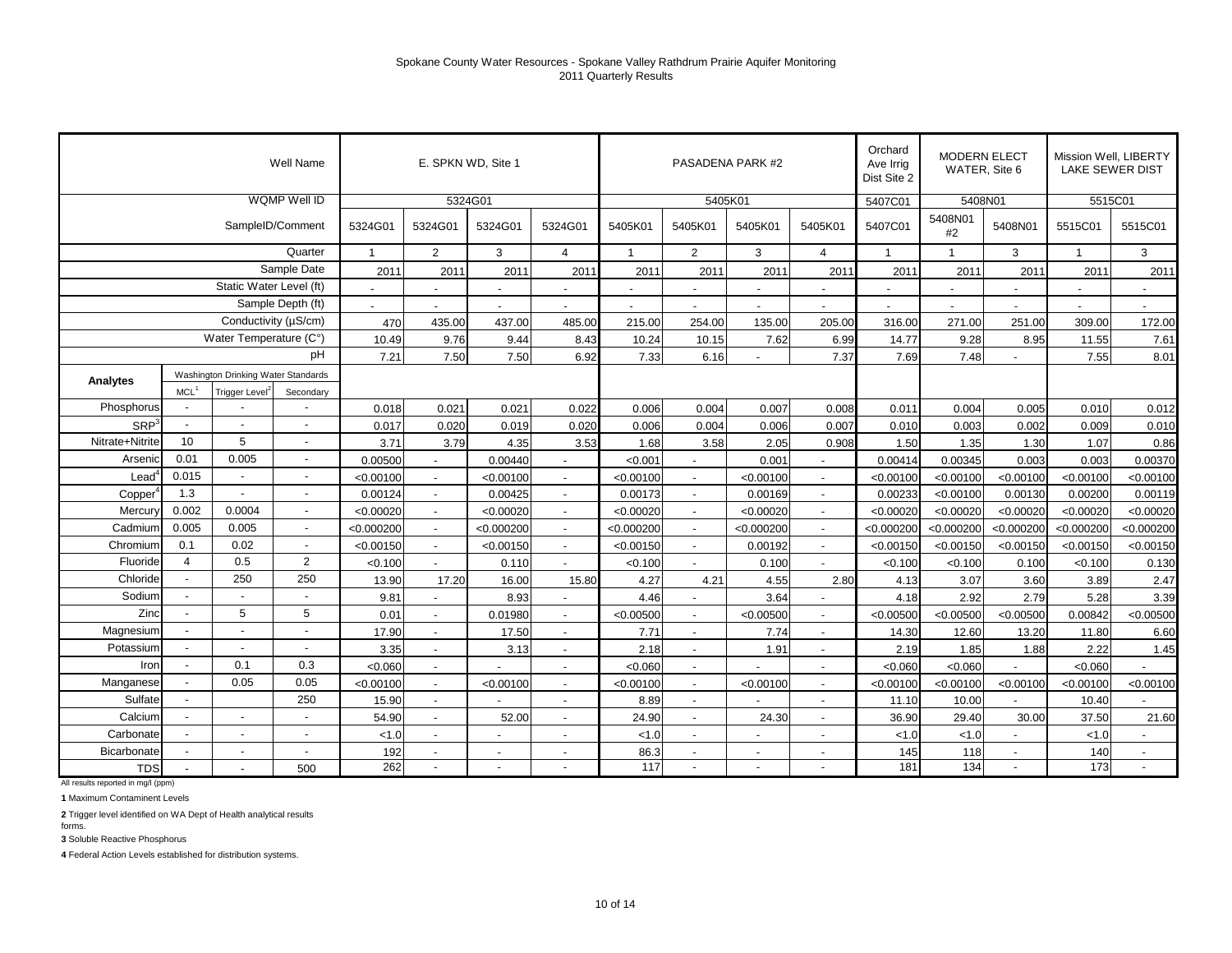|                   |                          |                                     | Well Name                |                          |                          | Spokane Co Water Dist #3, Site 2-5, 26th & Vercler |                |                          |                          |                          | DIST 19, Site 2A         |                          | CONSOLIDATED IRRIG Spokane Fish Hatchery | well           |                          | <b>WHITWORTH WATER</b><br>DIST. #2, Well 2A |
|-------------------|--------------------------|-------------------------------------|--------------------------|--------------------------|--------------------------|----------------------------------------------------|----------------|--------------------------|--------------------------|--------------------------|--------------------------|--------------------------|------------------------------------------|----------------|--------------------------|---------------------------------------------|
|                   |                          |                                     | WQMP Well ID             |                          |                          |                                                    | 5427L01        |                          |                          |                          | 5518R01                  |                          | 6211K01                                  |                | 6320D01                  |                                             |
|                   |                          |                                     | SampleID/Comment         | 5427L01                  | 5427L01A<br>duplicate    | 5427LO1                                            | 5427LO1        | 5427L01A<br>duplicate    | 5427L01                  | 5427L01A<br>duplicate    | 5518R01                  | 5518R01                  | 6211K01                                  | 6211K01        | 6320D01                  | 6320D01                                     |
|                   |                          |                                     | Quarter                  | $\mathbf{1}$             | $\mathbf{1}$             | $\overline{2}$                                     | 3              | 3                        | $\overline{4}$           | $\overline{4}$           | $\overline{1}$           | 3                        | $\overline{1}$                           | 3              | $\mathbf{1}$             | 3                                           |
|                   |                          |                                     | Sample Date              | 2011                     | 2011                     | 2011                                               | 2011           | 2011                     | 2011                     | 2011                     | 2011                     | 2011                     | 2011                                     | 2011           | 2011                     | 2011                                        |
|                   |                          | Static Water Level (ft)             |                          |                          | $\overline{\phantom{a}}$ | $\overline{\phantom{a}}$                           |                | $\overline{\phantom{a}}$ | $\overline{a}$           | $\overline{\phantom{a}}$ | $\overline{\phantom{a}}$ | $\overline{\phantom{a}}$ | $\overline{\phantom{a}}$                 |                | $\overline{\phantom{a}}$ | $\overline{\phantom{a}}$                    |
|                   |                          |                                     | Sample Depth (ft)        | $\overline{\phantom{a}}$ | $\overline{\phantom{a}}$ | $\overline{\phantom{a}}$                           | $\blacksquare$ | $\sim$                   | $\blacksquare$           | $\overline{\phantom{a}}$ | $\overline{\phantom{a}}$ | $\blacksquare$           | $\sim$                                   | $\sim$         | $\overline{\phantom{a}}$ | $\overline{\phantom{a}}$                    |
|                   |                          | Conductivity (µS/cm)                |                          | 430.00                   | $\overline{\phantom{a}}$ | 383.00                                             | 394.00         | $\sim$                   | 438.00                   | $\overline{\phantom{a}}$ | 136.00                   | 163.00                   | $\blacksquare$                           | 283.00         | 263.00                   | 261.00                                      |
|                   |                          | Water Temperature (C°)              |                          | 10.11                    | $\sim$                   | 9.97                                               | 9.83           | $\sim$                   | 8.28                     | $\overline{\phantom{a}}$ | 11.31                    | 10.42                    | $\overline{\phantom{a}}$                 | 11.50          | 9.99                     | 9.50                                        |
|                   |                          |                                     | pH                       | 7.34                     | $\blacksquare$           | 6.66                                               | 7.37           | $\overline{a}$           | 7.60                     | $\overline{\phantom{a}}$ | 7.95                     | 8.16                     | $\overline{a}$                           |                | 7.61                     | 8.12                                        |
| Analytes          |                          | Washington Drinking Water Standards |                          |                          |                          |                                                    |                |                          |                          |                          |                          |                          |                                          |                |                          |                                             |
|                   | MCL <sup>1</sup>         | Trigger Level <sup>2</sup>          | Secondary                |                          |                          |                                                    |                |                          |                          |                          |                          |                          |                                          |                |                          |                                             |
| Phosphorus        |                          |                                     |                          | 0.005                    | 0.005                    | 0.007                                              | 0.006          | 0.006                    | 0.006                    | 0.006                    | 0.002                    | 0.003                    | 0.006                                    | 0.005          | 0.003                    | 0.004                                       |
| SRP <sup>3</sup>  |                          |                                     |                          | 0.004                    | 0.004                    | 0.006                                              | 0.006          | 0.005                    | 0.005                    | 0.005                    | 0.002                    | 0.003                    | 0.005                                    | 0.004          | 0.003                    | 0.003                                       |
| Nitrate+Nitrite   | 10                       | 5                                   |                          | 3.11                     | 3.11                     | 2.80                                               | 3.13           | 3.15                     | 2.95                     | 2.94                     | 0.435                    | 0.977                    | 1.42                                     | 1.36           | 1.02                     | 0.93                                        |
| Arsenic           | 0.01                     | 0.005                               | $\overline{\phantom{a}}$ | 0.00378                  | 0.00378                  |                                                    | 0.00340        | 0.00400                  |                          |                          | 0.002                    | < 0.001                  | 0.00301                                  | 0.00360        | 0.00230                  | 0.00310                                     |
| $\textsf{lead}^4$ | 0.015                    | $\sim$                              |                          | < 0.00100                | < 0.00100                |                                                    | < 0.00100      | < 0.00100                | $\blacksquare$           |                          | < 0.00100                | < 0.00100                | < 0.00100                                | < 0.00100      | < 0.00100                | < 0.00100                                   |
| Copper            | 1.3                      | $\overline{a}$                      | $\overline{\phantom{a}}$ | 0.00465                  | 0.00462                  |                                                    | 0.00127        | 0.00140                  | $\overline{\phantom{a}}$ |                          | < 0.00100                | < 0.00100                | < 0.00100                                | < 0.00100      | < 0.00100                | < 0.00100                                   |
| Mercury           | 0.002                    | 0.0004                              |                          | < 0.00020                | < 0.00020                | $\overline{\phantom{a}}$                           | < 0.00020      | < 0.00020                | $\blacksquare$           |                          | < 0.00020                | < 0.00020                | < 0.00020                                | < 0.00020      | < 0.00020                | < 0.00020                                   |
| Cadmium           | 0.005                    | 0.005                               | $\blacksquare$           | < 0.000200               | < 0.000200               |                                                    | < 0.000200     | < 0.000200               | $\sim$                   |                          | < 0.000200               | < 0.000200               | < 0.000200                               | < 0.000200     | < 0.000200               | < 0.000200                                  |
| Chromium          | 0.1                      | 0.02                                | $\overline{\phantom{a}}$ | < 0.00150                | < 0.00150                | $\overline{a}$                                     | < 0.00150      | < 0.00150                | $\sim$                   |                          | < 0.00150                | < 0.00150                | < 0.00150                                | < 0.00150      | < 0.00150                | < 0.00150                                   |
| Fluoride          | $\overline{4}$           | 0.5                                 | $\overline{2}$           | < 0.100                  | < 0.100                  |                                                    | 0.110          | 0.120                    | $\overline{a}$           |                          | < 0.100                  | 0.100                    | < 0.100                                  | 0.100          | < 0.100                  | 0.100                                       |
| Chloride          | $\sim$                   | 250                                 | 250                      | 9.31                     | 9.67                     | 9.15                                               | 9.64           | 9.23                     | 9.78                     | 9.64                     | 2.28                     | 4.15                     | 6.66                                     | 6.67           | 4.32                     | 3.55                                        |
| Sodium            |                          |                                     |                          | 6.57                     | 6.57                     |                                                    | 6.44           | 6.65                     | $\overline{a}$           |                          | 2.08                     | 2.25                     | 3.70                                     | 3.99           | 2.86                     | 3.02                                        |
| Zinc              | $\overline{\phantom{a}}$ | 5                                   | $\overline{5}$           | 0.01                     | 0.01                     |                                                    | < 0.00500      | < 0.00500                | $\sim$                   |                          | < 0.00500                | < 0.00500                | 0.00734                                  | < 0.00500      | < 0.00500                | 0.00960                                     |
| Magnesium         |                          | $\overline{a}$                      | $\overline{\phantom{a}}$ | 17.90                    | 17.90                    | $\blacksquare$                                     | 17.80          | 18.30                    | $\sim$                   |                          | 4.03                     | 5.42                     | 16.80                                    | 16.40          | 14.90                    | 14.30                                       |
| Potassium         |                          | $\sim$                              | $\overline{\phantom{a}}$ | 2.73                     | 2.74                     |                                                    | 2.73           | 2.82                     | $\sim$                   |                          | 1.17                     | 1.30                     | 2.12                                     | 2.05           | 1.85                     | 1.81                                        |
| Iron              | $\overline{\phantom{a}}$ | 0.1                                 | 0.3                      | < 0.060                  | < 0.060                  | $\blacksquare$                                     |                |                          | $\blacksquare$           |                          | < 0.060                  |                          | < 0.060                                  |                | < 0.060                  |                                             |
| Manganese         |                          | 0.05                                | 0.05                     | < 0.00100                | < 0.00100                | $\blacksquare$                                     | < 0.00100      | < 0.00100                | $\sim$                   |                          | < 0.00100                | < 0.00100                | < 0.00100                                | < 0.00100      | < 0.00100                | < 0.00100                                   |
| Sulfate           | $\overline{\phantom{a}}$ |                                     | 250                      | 14.30                    | 14.20                    | $\blacksquare$                                     |                |                          | $\blacksquare$           | $\overline{\phantom{a}}$ | 4.58                     |                          | 14.40                                    | $\blacksquare$ | 13.30                    |                                             |
| Calcium           |                          | $\overline{a}$                      |                          | 50.40                    | 50.20                    | $\blacksquare$                                     | 49.00          | 50.40                    | $\sim$                   | $\overline{\phantom{a}}$ | 17.20                    | 22.40                    | 31.20                                    | 32.10          | 26.10                    | 26.50                                       |
| Carbonate         | $\overline{\phantom{a}}$ | $\sim$                              | $\overline{\phantom{a}}$ | 1.0                      | < 1.0                    | $\overline{\phantom{a}}$                           |                | $\overline{\phantom{a}}$ | $\overline{\phantom{a}}$ | $\overline{\phantom{a}}$ | < 1.0                    | ÷,                       | < 1.0                                    | $\sim$         | < 1.0                    |                                             |
| Bicarbonate       |                          | $\overline{\phantom{a}}$            |                          | 184                      | 185                      | $\blacksquare$                                     |                | $\sim$                   | $\blacksquare$           | $\overline{\phantom{a}}$ | 57.4                     | $\blacksquare$           | 134                                      | $\sim$         | 117                      | $\blacksquare$                              |
| <b>TDS</b>        |                          |                                     | 500                      | 218                      | 226                      |                                                    |                |                          | $\blacksquare$           |                          | 67                       |                          | 153                                      | $\sim$         | 136                      |                                             |

All results reported in mg/l (ppm)

**1** Maximum Contaminent Levels

**2** Trigger level identified on WA Dept of Health analytical results forms.

**3** Soluble Reactive Phosphorus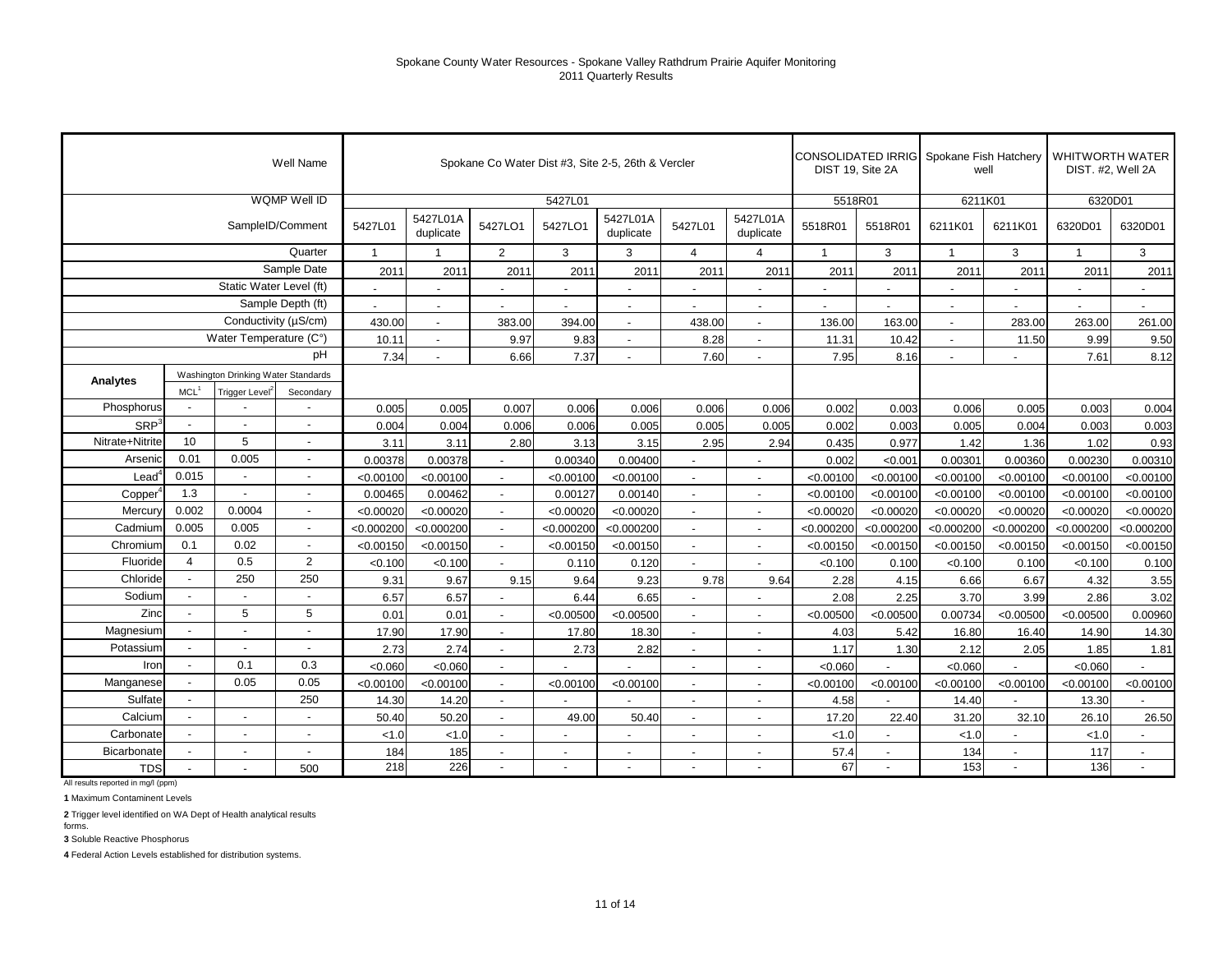|                     |                          |                                     | Well Name         | <b>NORTH SPOKANE</b>     | IRRIG. DIST. #4, Site 4 | CONS.<br><b>IRRIG</b><br><b>DIST 19.</b><br>Site 11B | <b>MODERN ELECT</b><br>WATER, Site 11 |                          |              |                          | 6th & Havana monitoring well (MW-2) |                          |             | New Balfour Park monitoring well |            |                             |
|---------------------|--------------------------|-------------------------------------|-------------------|--------------------------|-------------------------|------------------------------------------------------|---------------------------------------|--------------------------|--------------|--------------------------|-------------------------------------|--------------------------|-------------|----------------------------------|------------|-----------------------------|
|                     |                          |                                     | WQMP Well ID      | 6328H01                  |                         | 6631M04                                              | 5415E03                               |                          |              | 5323E01                  |                                     |                          |             | 5417R02                          |            |                             |
|                     |                          | SampleID/Comment                    |                   | 6328H01                  | 6328H01                 | 6631M04                                              | 5415E03                               | 5415E03<br>north well    | 5323E01      | 5323E01                  | 5323E01                             | 5323E01                  | 5417R02     | 5417R02                          | 5417R02    | 5417R02                     |
|                     |                          |                                     | Quarter           | $\mathbf 1$              | 3                       | 3                                                    | $\mathbf{1}$                          | 3                        | $\mathbf{1}$ | $\overline{2}$           | 3                                   | $\overline{4}$           | $\mathbf 1$ | $\overline{2}$                   | 3          | $\overline{4}$              |
|                     |                          |                                     | Sample Date       | 2011                     | 2011                    | 2011                                                 | 2011                                  | 2011                     | 2011         | 2011                     | 2011                                | 201                      | 2011        | 2011                             | 2011       | 2011                        |
|                     |                          | Static Water Level (ft)             |                   | $\blacksquare$           | $\sim$                  | $\overline{a}$                                       | $\blacksquare$                        | $\overline{\phantom{a}}$ | 45.38        | 44.14                    | 50.95                               | 51.19                    | 65.14       | 64.24                            | 69.15      | 71.01                       |
|                     |                          |                                     | Sample Depth (ft) | $\overline{\phantom{a}}$ | $\blacksquare$          | $\blacksquare$                                       |                                       |                          | 47           | 45.1                     | 52                                  | 52.5                     | 66          | 67                               | 71         | 72                          |
|                     |                          | Conductivity (µS/cm)                |                   | 227.00                   | 236.00                  | 245.00                                               | 223.00                                | 206.00                   | 321.00       | 296.00                   | 393.00                              | 354.00                   | 201.00      | 184.00                           | 209        | 187                         |
|                     |                          | Water Temperature (C°)              |                   | 13.64                    | 8.73                    | 10.84                                                | 9.94                                  | 8.86                     | 11.44        | 11.24                    | 11.13                               | 10.02                    | 12.04       | 12.58                            | 11.85      | 10.49                       |
|                     |                          |                                     | рH                | 8.11                     | 8.17                    | 7.44                                                 | 7.66                                  |                          | 7.59         | 7.25                     | 7.75                                | 7.98                     | 7.76        | 6.19                             | 8          | 7.79                        |
| Analytes            |                          | Washington Drinking Water Standards |                   |                          |                         |                                                      |                                       |                          |              |                          |                                     |                          |             |                                  |            |                             |
|                     | MCL <sup>1</sup>         | Trigger Level <sup>2</sup>          | Secondary         |                          |                         |                                                      |                                       |                          |              |                          |                                     |                          |             |                                  |            |                             |
| Phosphorus          |                          |                                     |                   | 0.004                    | 0.004                   | 0.006                                                | 0.003                                 | 0.004                    | 0.011        | 0.012                    | 0.016                               | 0.012                    | 0.006       | 0.011                            | 0.010      | 0.007                       |
| SRP <sup>3</sup>    | $\sim$                   |                                     |                   | 0.003                    | 0.004                   | 0.004                                                | 0.002                                 | 0.003                    | 0.011        | 0.012                    | 0.010                               | 0.011                    | 0.006       | 0.008                            | 0.006      | 0.006                       |
| Nitrate+Nitrite     | 10                       | 5                                   | $\blacksquare$    | 0.90                     | 0.99                    | 1.12                                                 | 0.938                                 | 0.951                    | 2.06         | 2.17                     | 2.63                                | 2.80                     | 1.21        | 1.040                            | 1.010      | 0.937                       |
| Arsenic             | 0.01                     | 0.005                               | $\blacksquare$    | 0.00213                  | 0.00200                 | 0.00550                                              | 0.00237                               | 0.00330                  | 0.00306      |                          | 0.00360                             |                          | 0.00270     |                                  | 0.00110    |                             |
| $\textsf{lead}^4$   | 0.015                    | $\blacksquare$                      | $\blacksquare$    | < 0.00100                | < 0.00100               | < 0.00100                                            | < 0.00100                             | < 0.00100                | < 0.00100    | $\blacksquare$           | < 0.00100                           |                          | < 0.00100   |                                  | < 0.00100  |                             |
| Copper <sup>*</sup> | 1.3                      |                                     | $\blacksquare$    | 0.00101                  | 0.00159                 | < 0.00100                                            | < 0.00100                             | < 0.00100                | < 0.00100    | $\blacksquare$           | < 0.00100                           |                          | < 0.00100   |                                  | < 0.00100  |                             |
| Mercury             | 0.002                    | 0.0004                              | $\blacksquare$    | < 0.00020                | < 0.00020               | < 0.00020                                            | < 0.00020                             | < 0.00020                | < 0.00020    | $\overline{a}$           | < 0.00020                           |                          | < 0.00020   |                                  | < 0.00020  | $\overline{\phantom{a}}$    |
| Cadmium             | 0.005                    | 0.005                               | $\blacksquare$    | < 0.000200               | < 0.000200              | < 0.000200                                           | < 0.000200                            | < 0.000200               | < 0.000200   | $\overline{a}$           | < 0.000200                          |                          | < 0.000200  |                                  | < 0.000200 | $\overline{a}$              |
| Chromium            | 0.1                      | 0.02                                | $\blacksquare$    | < 0.00150                | < 0.00150               | < 0.00150                                            | < 0.00150                             | < 0.00150                | < 0.00150    | $\blacksquare$           | < 0.00150                           |                          | < 0.00150   |                                  | < 0.00150  | $\overline{\phantom{a}}$    |
| Fluoride            | $\overline{4}$           | 0.5                                 | 2                 | 0.120                    | 0.110                   | 0.100                                                | < 0.100                               | 0.100                    | < 0.100      | $\overline{\phantom{a}}$ | 0.110                               | $\overline{a}$           | < 0.100     |                                  | 0.110      | $\mathcal{L}_{\mathcal{A}}$ |
| Chloride            | $\overline{\phantom{a}}$ | 250                                 | 250               | 6.15                     | 5.92                    | 3.33                                                 | 2.39                                  | 2.88                     | 9.42         | 9.25                     | 13.60                               | 12.40                    | 3.57        | 3.50                             | 3.79       | 3.58                        |
| Sodium              |                          | $\overline{\phantom{a}}$            |                   | 4.46                     | 4.73                    | 2.60                                                 | 2.48                                  | 2.31                     | 5.71         |                          | 7.22                                |                          | 2.51        |                                  | 2.50       |                             |
| Zinc                | $\overline{a}$           | 5                                   | 5                 | < 0.00500                | < 0.00500               | 0.01                                                 | < 0.00500                             | < 0.00500                | < 0.00500    | $\blacksquare$           | < 0.00500                           |                          | < 0.00500   |                                  | < 0.00500  | $\sim$                      |
| Magnesium           |                          | $\sim$                              | $\blacksquare$    | 10.10                    | 10.60                   | 12.00                                                | 10.20                                 | 9.93                     | 12.60        | $\blacksquare$           | 15.20                               |                          | 7.77        | $\overline{a}$                   | 7.97       | $\overline{a}$              |
| Potassium           | $\overline{a}$           | $\blacksquare$                      | $\blacksquare$    | 2.14                     | 2.02                    | 2.00                                                 | 1.64                                  | 1.57                     | 2.28         | $\blacksquare$           | 2.56                                | $\overline{a}$           | 1.50        | $\overline{a}$                   | 1.51       | $\overline{a}$              |
| Iron                | $\overline{a}$           | 0.1                                 | 0.3               | < 0.060                  |                         |                                                      | < 0.060                               |                          | < 0.060      | $\blacksquare$           |                                     |                          | < 0.060     | $\overline{\phantom{a}}$         |            |                             |
| Manganese           |                          | 0.05                                | 0.05              | < 0.00100                | < 0.00100               | < 0.00100                                            | < 0.00100                             | < 0.00100                | < 0.00100    | $\sim$                   | < 0.00100                           | $\overline{a}$           | < 0.00100   | $\blacksquare$                   | < 0.00100  | $\sim$                      |
| Sulfate             | $\sim$                   |                                     | 250               | 10.30                    |                         |                                                      | 9.03                                  |                          | 11.20        | $\overline{\phantom{a}}$ |                                     | $\overline{a}$           | 7.07        | $\overline{\phantom{a}}$         |            | $\overline{\phantom{a}}$    |
| Calcium             |                          |                                     |                   | 24.30                    | 24.10                   | 27.40                                                | 24.40                                 | 23.40                    | 36.90        | $\blacksquare$           | 45.80                               | $\overline{\phantom{a}}$ | 24.20       | $\overline{\phantom{a}}$         | 25.80      | $\overline{\phantom{a}}$    |
| Carbonate           | $\overline{\phantom{a}}$ | $\overline{\phantom{a}}$            | $\blacksquare$    | < 1.0                    | $\sim$                  | ÷,                                                   | < 1.0                                 | $\overline{a}$           | < 1.0        | $\blacksquare$           |                                     | $\sim$                   | < 1.0       | $\overline{a}$                   |            | $\overline{\phantom{a}}$    |
| Bicarbonate         |                          |                                     |                   | 96                       |                         |                                                      | 97.5                                  |                          | 137          | $\blacksquare$           |                                     |                          | 88.6        | $\blacksquare$                   |            | $\overline{\phantom{a}}$    |
| <b>TDS</b>          |                          |                                     | 500               | 113                      |                         |                                                      | $111$                                 |                          | 164          | $\sim$                   |                                     |                          | 123         |                                  |            |                             |

All results reported in mg/l (ppm)

**1** Maximum Contaminent Levels

**2** Trigger level identified on WA Dept of Health analytical results forms.

**3** Soluble Reactive Phosphorus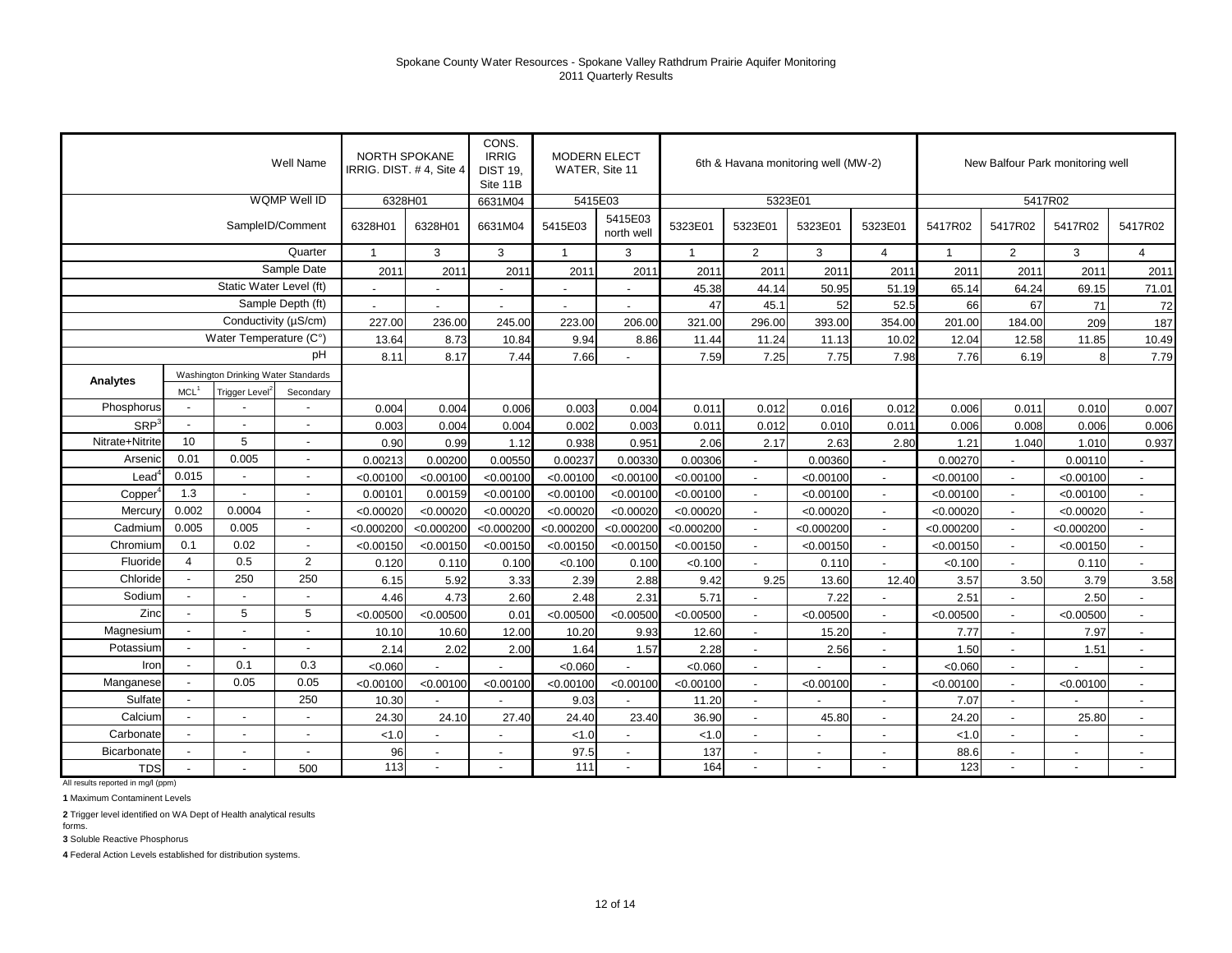| Well Name               |                          |                                     |                          | SPOKANE FISH HATCHERY, GRIFFITH SPR |                          |                          |                          | Sullivan<br>Spring       | <b>Three Springs</b>     |                          |                          |                          | Waikiki Springs          |                          |                          |                          |
|-------------------------|--------------------------|-------------------------------------|--------------------------|-------------------------------------|--------------------------|--------------------------|--------------------------|--------------------------|--------------------------|--------------------------|--------------------------|--------------------------|--------------------------|--------------------------|--------------------------|--------------------------|
| WQMP Well ID            |                          |                                     |                          | 6211J01s                            |                          |                          |                          | 5411R05s                 | 5212F01s                 |                          |                          |                          | 6306P01s                 |                          |                          |                          |
|                         |                          | SampleID/Comment                    | 6211J01s                 | 6211J01s                            | 6211J01s                 | 6211J01s                 | Sullivan<br>Spring       | 5212F01s                 | 5212F01s                 | 5212F01s                 | 5212F01s                 | 6306P01s                 | 6306P01s                 | 6306P01s                 | 6306P01s                 |                          |
|                         |                          | Quarter                             | $\overline{1}$           | 2                                   | 3                        | $\overline{4}$           | 3                        | $\mathbf{1}$             | $\overline{2}$           | 3                        | $\overline{4}$           | $\overline{1}$           | $\overline{2}$           | 3                        | $\overline{4}$           |                          |
| Sample Date             |                          |                                     |                          | 2011                                | 2011                     | 2011                     | 2011                     | 2011                     | 2011                     | 2011                     | 2011                     | 2011                     | 2011                     | 2011                     | 2011                     | 2011                     |
| Static Water Level (ft) |                          |                                     | $\blacksquare$           | $\sim$                              | $\overline{\phantom{a}}$ | $\overline{a}$           | $\overline{a}$           | $\overline{\phantom{a}}$ | $\overline{\phantom{a}}$ | $\blacksquare$           | $\overline{\phantom{a}}$ | $\blacksquare$           | $\overline{\phantom{a}}$ | $\overline{\phantom{a}}$ | $\blacksquare$           |                          |
| Sample Depth (ft)       |                          |                                     |                          | $\blacksquare$                      |                          | $\overline{\phantom{a}}$ |                          | $\blacksquare$           |                          |                          |                          | $\overline{\phantom{a}}$ | $\blacksquare$           | $\blacksquare$           | $\overline{\phantom{a}}$ | $\overline{\phantom{a}}$ |
| Conductivity (µS/cm)    |                          |                                     |                          | 338.00                              | 286.00                   | 352.00                   | 318.00                   | 266.00                   | $\overline{\phantom{a}}$ | 289.00                   | 315.00                   | 347.00                   | 389.00                   | 363.00                   | 390.00                   | 393.00                   |
|                         | Water Temperature (C°)   |                                     |                          |                                     | 9.50                     | 11.20                    | 8.23                     | 8.36                     | $\overline{\phantom{a}}$ | 10.16                    | 11.80                    | 8.63                     | 11                       | 9.36                     | 11.1                     | 8.12                     |
| pH                      |                          |                                     |                          |                                     | 7.40                     |                          | 7.79                     | 7.79                     |                          | 6.33                     |                          | 7.75                     |                          | 6.92                     |                          | 7.74                     |
| Analytes                |                          | Washington Drinking Water Standards |                          |                                     |                          |                          |                          |                          |                          |                          |                          |                          |                          |                          |                          |                          |
|                         | MCL <sup>1</sup>         | <b>Trigger Level</b>                | Secondary                |                                     |                          |                          |                          |                          |                          |                          |                          |                          |                          |                          |                          |                          |
| Phosphorus              |                          |                                     |                          | 0.007                               | 0.005                    | 0.005                    | 0.006                    | 0.005                    | 0.006                    | 0.006                    | 0.007                    | 0.006                    | 0.005                    | 0.003                    | 0.005                    | 0.004                    |
| SRP <sup>3</sup>        | $\blacksquare$           |                                     | $\overline{a}$           | 0.006                               | 0.004                    | 0.003                    | 0.006                    | 0.004                    | 0.005                    | 0.005                    | < 0.001                  | 0.005                    | 0.005                    | 0.003                    | < 0.001                  | 0.004                    |
| Nitrate+Nitrite         | 10                       | 5                                   | $\blacksquare$           | 1.65                                | 1.64                     | 1.62                     | 1.75                     | 1.02                     | 1.72                     | 1.94                     | 1.74                     | 2.44                     | 3.16                     | 2.88                     | 2.77                     | 3.26                     |
| Arsenic                 | 0.01                     | 0.005                               | $\blacksquare$           | 0.00249                             |                          | 0.00290                  |                          | 0.00320                  | 0.00297                  |                          | 0.00320                  |                          | 0.00144                  |                          | 0.00150                  |                          |
| $\text{Lead}^4$         | 0.015                    | $\overline{a}$                      | $\overline{\phantom{a}}$ | < 0.00100                           |                          | < 0.00100                | $\overline{\phantom{a}}$ | 0.00204                  | < 0.00100                |                          | < 0.00100                |                          | < 0.00100                |                          | < 0.00100                |                          |
| Copper <sup>4</sup>     | 1.3                      | $\overline{\phantom{a}}$            | $\overline{\phantom{a}}$ | < 0.00100                           |                          | < 0.00100                | $\overline{\phantom{a}}$ | < 0.00100                | 0.00190                  |                          | < 0.00100                |                          | < 0.00100                |                          | < 0.00100                |                          |
| Mercury                 | 0.002                    | 0.0004                              | $\blacksquare$           | < 0.00020                           |                          | < 0.00020                | $\blacksquare$           | < 0.00020                | < 0.00020                |                          | < 0.00020                |                          | < 0.00020                |                          | < 0.00020                |                          |
| Cadmium                 | 0.005                    | 0.005                               | $\blacksquare$           | < 0.000200                          |                          | < 0.000200               |                          | < 0.000200               | < 0.000200               |                          | < 0.000200               |                          | < 0.000200               |                          | < 0.000200               | $\sim$                   |
| Chromium                | 0.1                      | 0.02                                | $\overline{\phantom{a}}$ | < 0.00150                           | $\blacksquare$           | < 0.00150                | $\sim$                   | < 0.00150                | < 0.00150                |                          | < 0.00150                |                          | < 0.00150                | $\blacksquare$           | < 0.00150                | $\sim$                   |
| Fluoride                | $\overline{4}$           | 0.5                                 | 2                        | 0.265                               |                          | 0.100                    |                          | 0.110                    | < 0.100                  |                          | 0.100                    |                          | < 0.100                  |                          | 0.100                    | $\overline{a}$           |
| Chloride                | $\overline{\phantom{a}}$ | 250                                 | 250                      | 8.20                                | 8.11                     | 9.19                     | 8.86                     | 2.58                     | 9.76                     | 11.80                    | 11.90                    | 11.80                    | 11.70                    | 15.60                    | 19.40                    | 12.70                    |
| Sodium                  | $\sim$                   |                                     | $\overline{a}$           | 4.21                                | $\overline{a}$           | 4.54                     |                          | 3.20                     | 5.35                     |                          | 5.69                     |                          | 6.68                     |                          | 6.36                     | $\overline{a}$           |
| Zinc                    | $\blacksquare$           | 5                                   | 5                        | < 0.00500                           |                          | < 0.00500                | $\overline{\phantom{a}}$ | < 0.00500                | < 0.00500                |                          | < 0.00500                |                          | < 0.00500                |                          | < 0.00500                | $\sim$                   |
| Magnesium               |                          | $\overline{a}$                      | $\overline{a}$           | 18.20                               | $\blacksquare$           | 18.10                    | $\blacksquare$           | 11.90                    | 12.60                    |                          | 13.00                    |                          | 21.40                    |                          | 22.10                    | $\sim$                   |
| Potassium               | $\blacksquare$           | $\overline{a}$                      | $\blacksquare$           | 2.31                                |                          | 2.25                     | $\blacksquare$           | 1.80                     | 2.05                     |                          | 2.03                     |                          | 2.68                     |                          | 2.53                     | $\sim$                   |
| Iron                    | $\sim$                   | 0.1                                 | 0.3                      | < 0.060                             | $\blacksquare$           |                          | $\overline{\phantom{a}}$ |                          | < 0.060                  |                          |                          |                          | < 0.060                  |                          |                          | $\sim$                   |
| Manganese               |                          | 0.05                                | 0.05                     | < 0.00100                           | $\blacksquare$           | < 0.00100                | $\overline{\phantom{a}}$ | 0.00226                  | < 0.00100                |                          | < 0.00100                | $\overline{\phantom{a}}$ | < 0.00100                |                          | < 0.00100                | $\overline{\phantom{a}}$ |
| Sulfate                 | $\blacksquare$           |                                     | 250                      | 15.30                               | $\blacksquare$           | $\blacksquare$           | $\overline{\phantom{a}}$ |                          | 12.90                    | $\overline{\phantom{a}}$ |                          | $\overline{\phantom{a}}$ | 19.80                    | $\overline{\phantom{a}}$ |                          | $\blacksquare$           |
| Calcium                 | $\blacksquare$           | $\overline{a}$                      | $\blacksquare$           | 33.40                               | $\blacksquare$           | 35.50                    | $\sim$                   | 29.00                    | 34.50                    |                          | 36.80                    | $\overline{\phantom{a}}$ | 36.20                    |                          | 39.80                    | $\overline{\phantom{a}}$ |
| Carbonate               | $\blacksquare$           | $\overline{\phantom{a}}$            | $\blacksquare$           | < 1.0                               | $\overline{\phantom{a}}$ | $\overline{\phantom{a}}$ | $\overline{\phantom{a}}$ |                          | < 1.0                    | $\overline{\phantom{a}}$ |                          | $\overline{\phantom{a}}$ | < 1.0                    | $\overline{\phantom{a}}$ |                          | $\blacksquare$           |
| Bicarbonate             | $\blacksquare$           | $\blacksquare$                      | $\blacksquare$           | 143                                 | $\overline{\phantom{a}}$ | $\overline{\phantom{a}}$ | $\sim$                   | $\overline{\phantom{a}}$ | 127                      | $\overline{\phantom{a}}$ |                          | $\overline{\phantom{a}}$ | 159                      | $\overline{\phantom{a}}$ | $\overline{\phantom{a}}$ | $\overline{\phantom{a}}$ |
| <b>TDS</b>              | $\blacksquare$           |                                     | 500                      | 168                                 | $\sim$                   |                          |                          |                          | 157                      | $\overline{\phantom{a}}$ |                          |                          | 201                      | $\overline{\phantom{a}}$ |                          |                          |

All results reported in mg/l (ppm)

**1** Maximum Contaminent Levels

**2** Trigger level identified on WA Dept of Health analytical results forms.

**3** Soluble Reactive Phosphorus